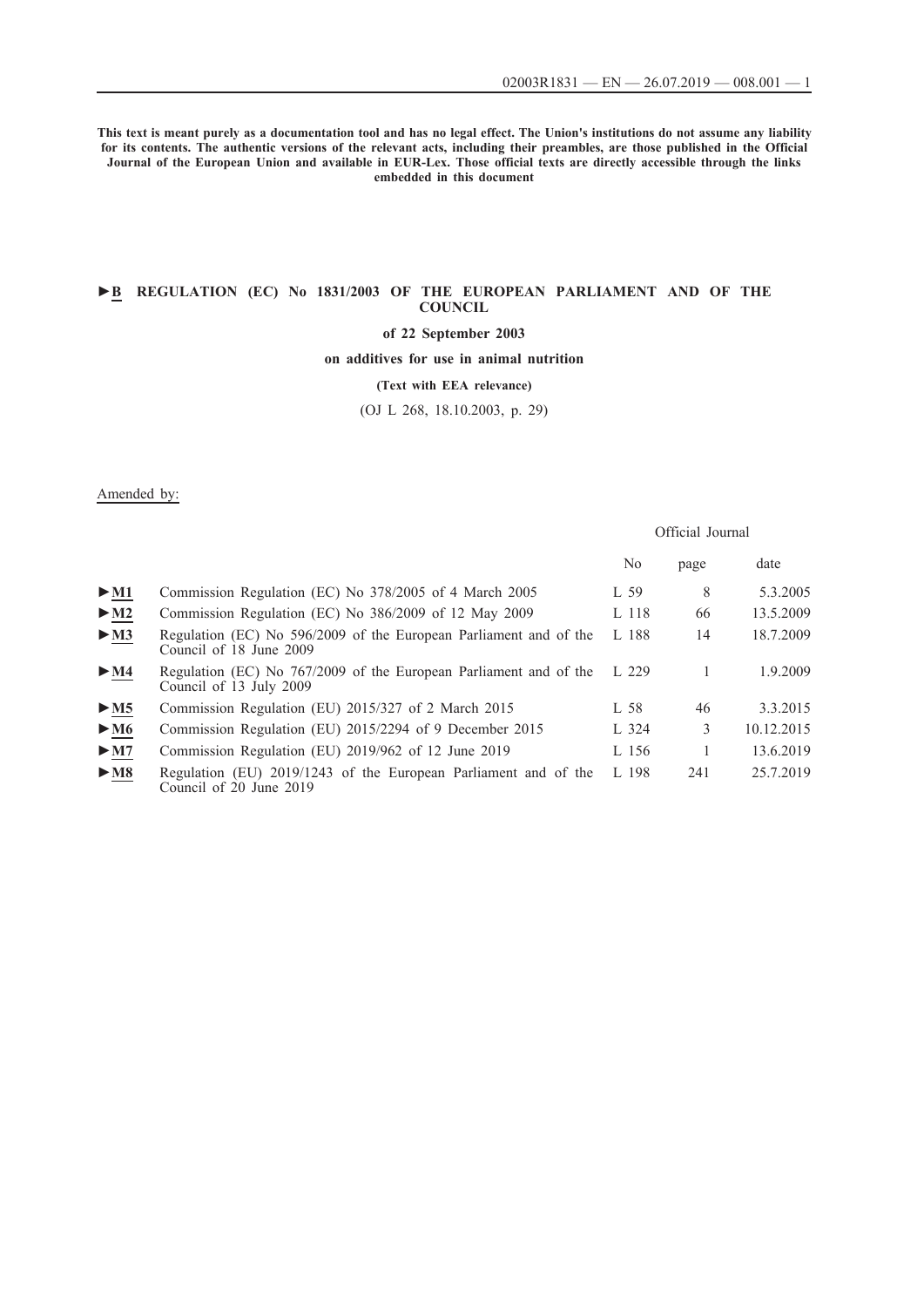#### **REGULATION (EC) No 1831/2003 OF THE EUROPEAN PARLIAMENT AND OF THE COUNCIL**

#### **of 22 September 2003**

### **on additives for use in animal nutrition**

#### **(Text with EEA relevance)**

#### CHAPTER I

### **SCOPE AND DEFINITIONS**

### *Article 1*

#### **Scope**

1. The purpose of this Regulation is to establish a Community procedure for authorising the placing on the market and use of feed additives and to lay down rules for the supervision and labelling of feed additives and premixtures in order to provide the basis for the assurance of a high level of protection of human health, animal health and welfare, environment and users' and consumers' interests in relation to feed additives, whilst ensuring the effective functioning of the internal market.

- 2. This Regulation shall not apply to:
- (a) processing aids;
- (b) veterinary medicinal products as defined in Directive  $2001/82/EC$  (1), with the exception of coccidiostats and histomonostats used as feed additives.

### *Article 2*

#### **Definitions**

1. For the purpose of this Regulation, the definitions of 'feed', 'feedingstuff', 'feed business', 'feed business operator', 'placing on the market' and 'traceability' laid down in Regulation (EC) No 178/2002 shall apply.

- 2. The following definitions shall also apply:
- (a) 'feed additives' means substances, micro-organisms or preparations, other than feed material and premixtures, which are intentionally added to feed or water in order to perform, in particular, one or more of the functions mentioned in Article 5(3);
- (b) 'feed materials' means products as defined in Article 2(a) of Council Directive 96/25/EC of 29 April 1996 on the circulation of feed materials (2);
- (c) 'compound feedingstuffs' means products as defined in Article 2(b) of Directive 79/373/EEC;

<sup>(1)</sup> OJ L 311, 28.11.2001, p. 1.

<sup>(2)</sup> OJ L 125, 23.5.1996, p. 35. Directive as last amended by Regulation (EC) No 806/2003 (OJ L 122, 16.5.2003, p. 1).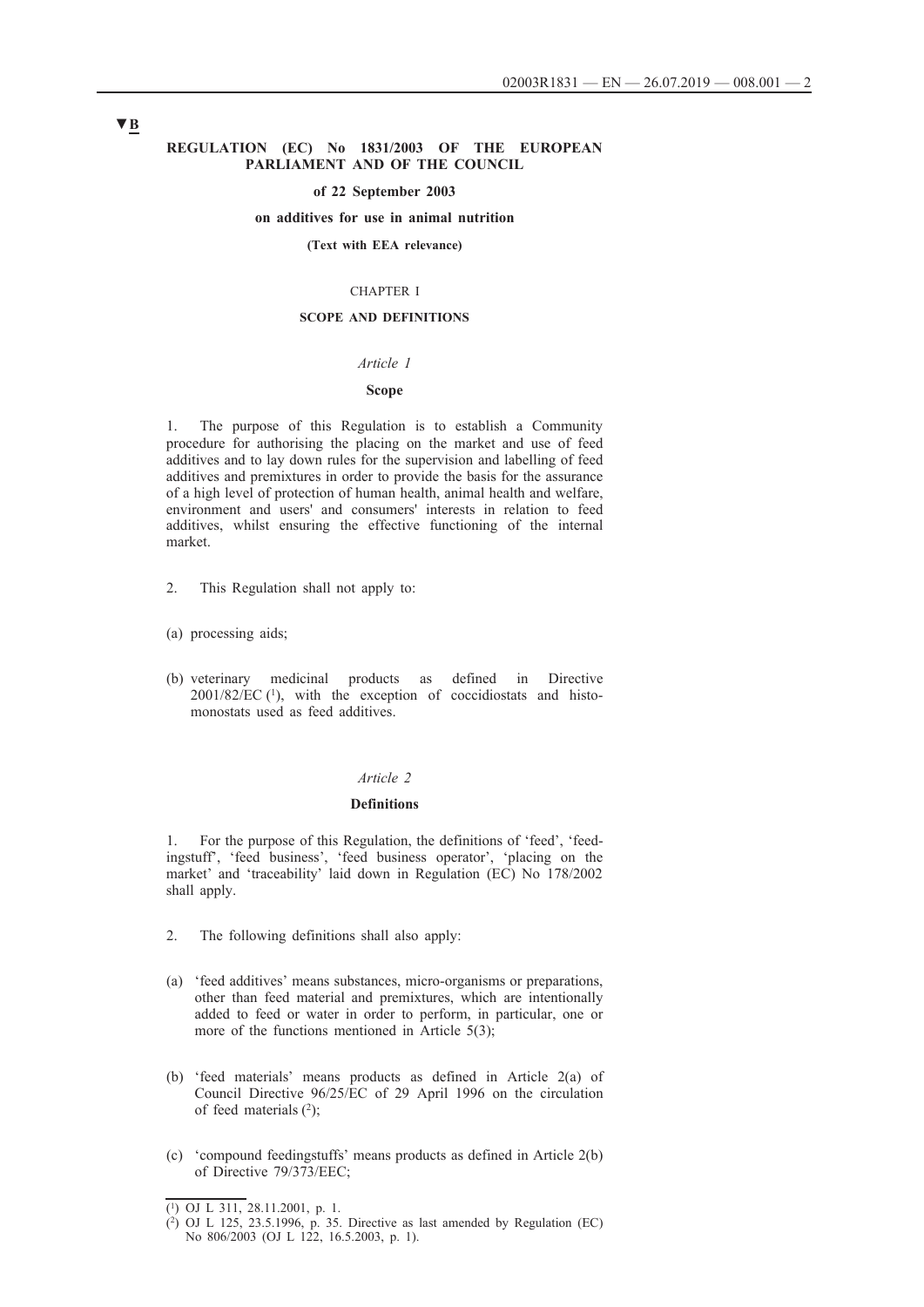- (d) 'complementary feedingstuffs' means products as defined in Article 2(e) of Directive 79/373/EEC;
- (e) 'premixtures' means mixtures of feed additives or mixtures of one or more feed additives with feed materials or water used as carriers, not intended for direct feeding to animals;
- (f) 'daily ration' means the average total quantity of feedingstuffs, calculated on a moisture content of  $12\frac{6}{12}$ , required daily by an animal of a given species, age category and yield, to satisfy all its needs;
- (g) 'complete feedingstuffs' means products as defined in Article 2(c) of Council Directive 1999/29/EC of 22 April 1999 on the undesirable substances and products in animal nutrition  $(1)$ ;
- (h) 'processing aids' means any substance not consumed as a feedingstuff by itself, intentionally used in the processing of feedingstuffs or feed materials to fulfil a technological purpose during treatment or processing which may result in the unintentional but technologically unavoidable presence of residues of the substance or its derivatives in the final product, provided that these residues do not have an adverse effect on animal health, human health or the environment and do not have any technological effects on the finished feed;
- (i) 'antimicrobials' means substances produced either synthetically or naturally, used to kill or inhibit the growth of micro-organisms, including bacteria, viruses or fungi, or of parasites, in particular protozoa;
- (j) 'antibiotic' means antimicrobials produced by, or derived from, a micro-organism, which destroys or inhibits the growth of other micro-organisms;
- (k) 'coccidiostats' and 'histomonostats' means substances intended to kill or inhibit protozoa;
- (l) 'maximum residue limit' means the maximum concentration of residue resulting from the use of an additive in animal nutrition which may be accepted by the Community as being legally permitted or recognised as acceptable in or on a food;
- (m) 'micro-organism' means: colony-forming micro-organisms.
- (n) 'first placing on the market' means the initial placing on the market of an additive after its manufacture, the import of an additive, or, where an additive has been incorporated into feed without being placed on the market, the first placing on the market of that feed.

<sup>(1)</sup> OJ L 115, 4.5.1999, p. 32. Directive as last amended by Regulation (EC) No 806/2003.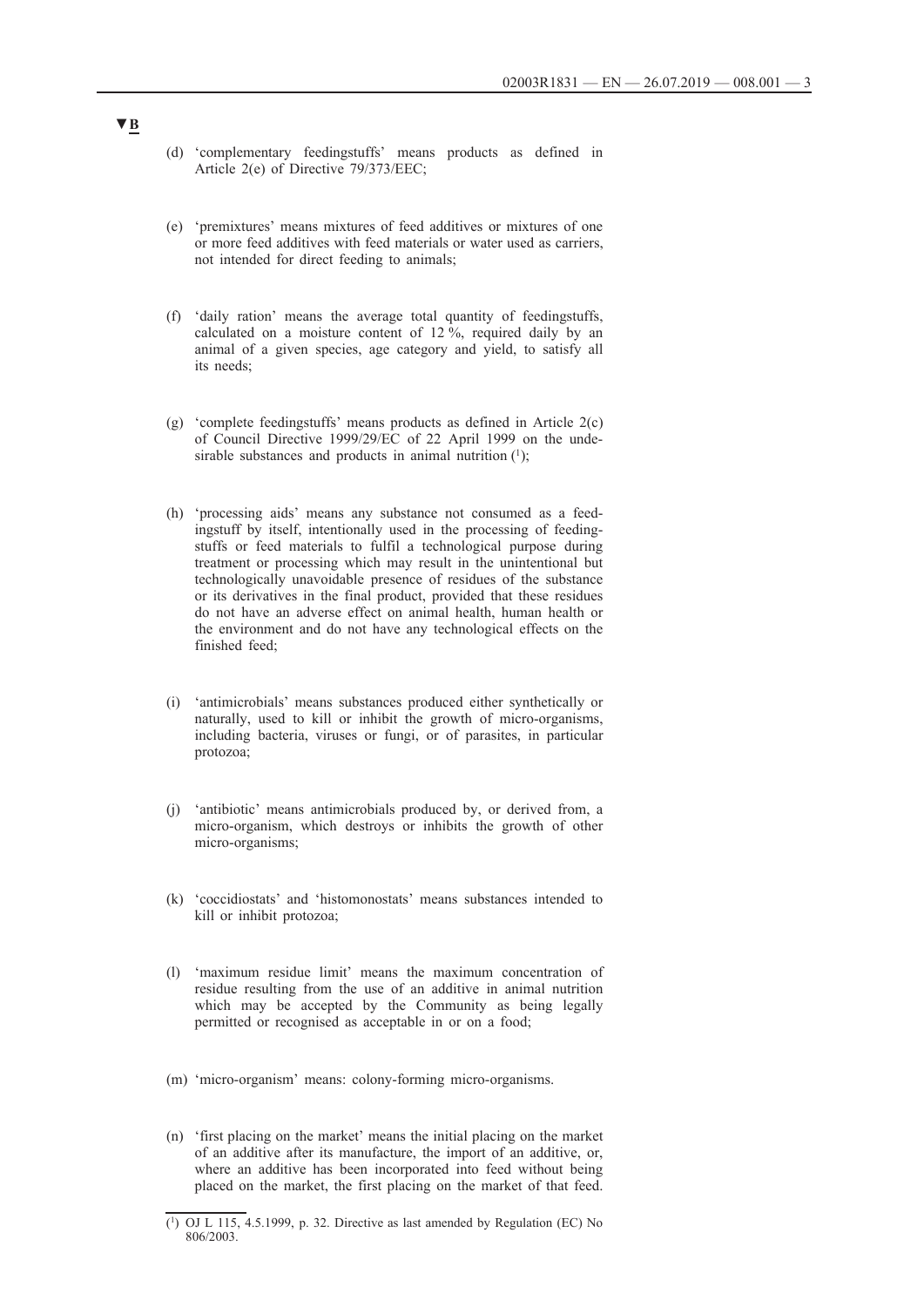3. Where necessary, it may be determined, in accordance with the procedure referred to in Article 22(2), whether a substance, microorganism or preparation is a feed additive within the scope of this Regulation.

#### CHAPTER II

#### **AUTHORISATION, USE, MONITORING AND TRANSITIONAL MEASURES APPLICABLE FOR FEED ADDITIVES**

### *Article 3*

### **Placing on the market, processing and use**

1. No person shall place on the market, process or use a feed additive unless:

- (a) it is covered by an authorisation granted in accordance with this Regulation;
- (b) the conditions for use set out in this Regulation, including the general conditions set out in Annex IV, unless otherwise provided for in the authorisation, and in the authorisation of the substance are met; and
- (c) the conditions on labelling set out in this Regulation are met.

2. For experiments for scientific purposes, Member States may authorise the use, as additives, of substances which are not authorised at Community level, with the exception of antibiotics, provided that the experiments are carried out in accordance with the principles and conditions laid down in Directive 87/153/EEC, Directive  $83/228/EEC$  (<sup>1</sup>) or the guidelines set out in Article 7(4) of this Regulation and provided that there is adequate official supervision. The animals concerned may be used for food production only if the authorities establish that this will have no adverse effect on animal health, human health or the environment.

3. In the case of additives belonging to categories (d) and (e) of Article 6(1) and of those additives falling within the scope of Community legislation relating to the marketing of products consisting of, containing or produced from genetically modified organisms (GMOs), no person other than the holder of the authorisation named in the authorisation Regulation referred to in Article 9, his legal successor or successors, or a person acting under his written authority, shall first place the product on the market.

4. Unless otherwise specified, the mixing of additives to be sold directly to the end-user shall be allowed, subject to compliance with the conditions for use laid down in the authorisation for each single additive. Consequently, the mixing of authorised additives shall not be subject to specific authorisations other than the requirements laid down in Directive 95/69/EC (2).

<sup>(1)</sup> OJ L 126, 13.5.1983, p. 23.

<sup>(2)</sup> Council Directive  $95/69/EC$  of 22 December 1995 laying down the conditions and arrangements for approving and registering certain establishments and intermediaries operating in the animal feed sector and amending Directives 70/524/EEC, 74/63/EEC, 79/373/EEC and 82/471/EEC (OJ L 332, 30.12.1995, p. 15). Directive as last amended by Regulation (EC) No 806/2003.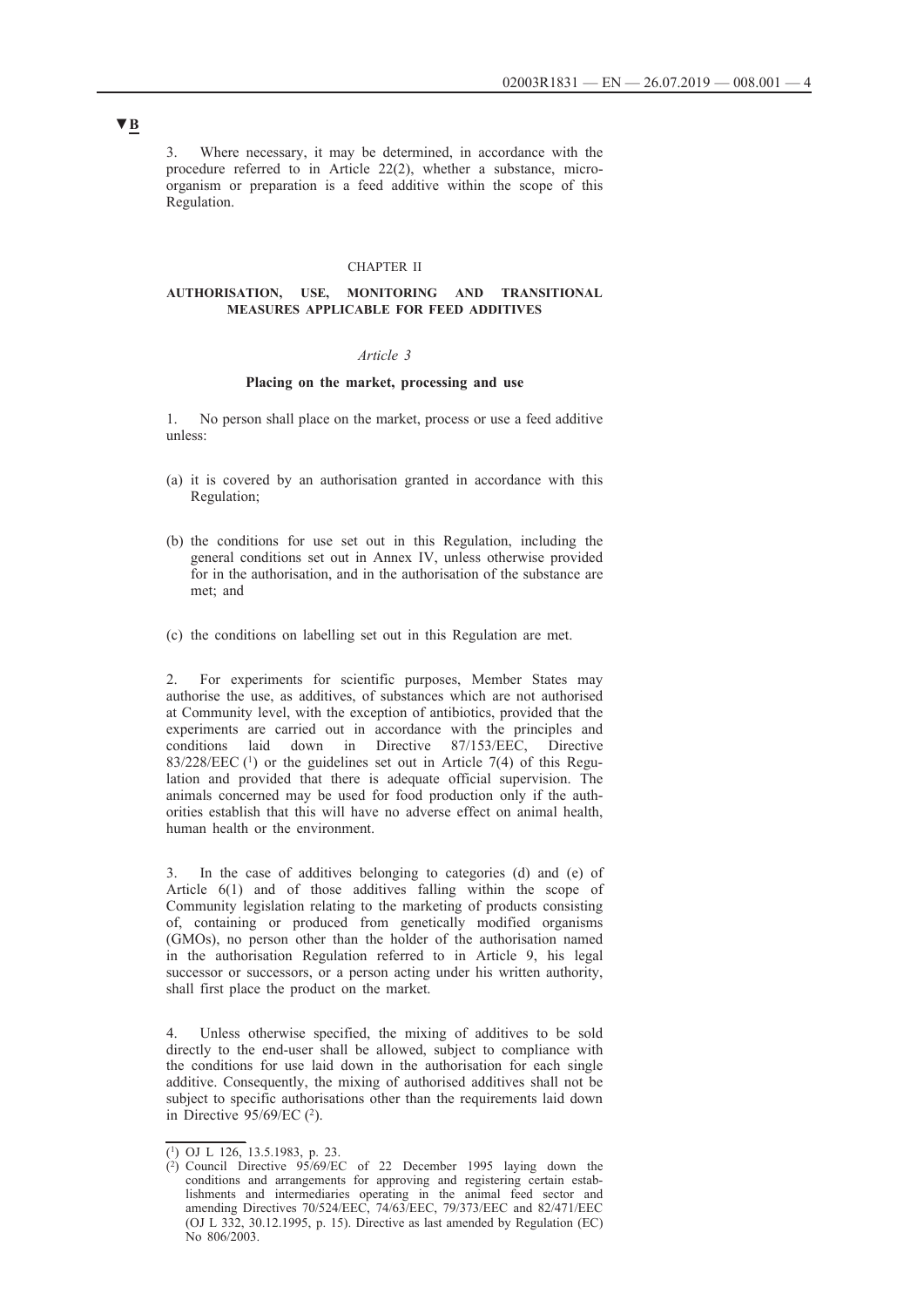## **▼M8**

5. The Commission is empowered to adopt delegated acts in accordance with Article 21a amending Annex IV in order to adapt the general conditions set out therein to technological progress or scientific development.

## **▼B**

### *Article 4*

### **Authorisation**

1. Any person seeking an authorisation for a feed additive or for a new use of a feed additive shall submit an application in accordance with Article 7.

2. An authorisation shall not be granted, refused, renewed, modified, suspended or revoked except on the grounds and under the procedures set out in this Regulation, or in accordance with Articles 53 and 54 of Regulation (EC) No 178/2002.

3. The applicant for an authorisation or his representative shall be established in the Community.

### *Article 5*

#### **Conditions for authorisation**

1. No feed additive shall be authorised unless the applicant for such authorisation has adequately and sufficiently demonstrated in accordance with the implementing measures referred to in Article 7 that, when used in accordance with conditions to be set out in the Regulation authorising the use of the additive, it satisfies the requirements of paragraph 2, and has at least one of the characteristics set out in paragraph 3.

- 2. The feed additive shall not:
- (a) have an adverse effect on animal health, human health or the environment,
- (b) be presented in a manner which may mislead the user,
- (c) harm the consumer by impairing the distinctive features of animal products or mislead the consumer with regard to the distinctive features of animal products.
- 3. The feed additive shall:
- (a) favourably affect the characteristics of feed,
- (b) favourably affect the characteristics of animal products,
- (c) favourably affect the colour of ornamental fish and birds,
- (d) satisfy the nutritional needs of animals,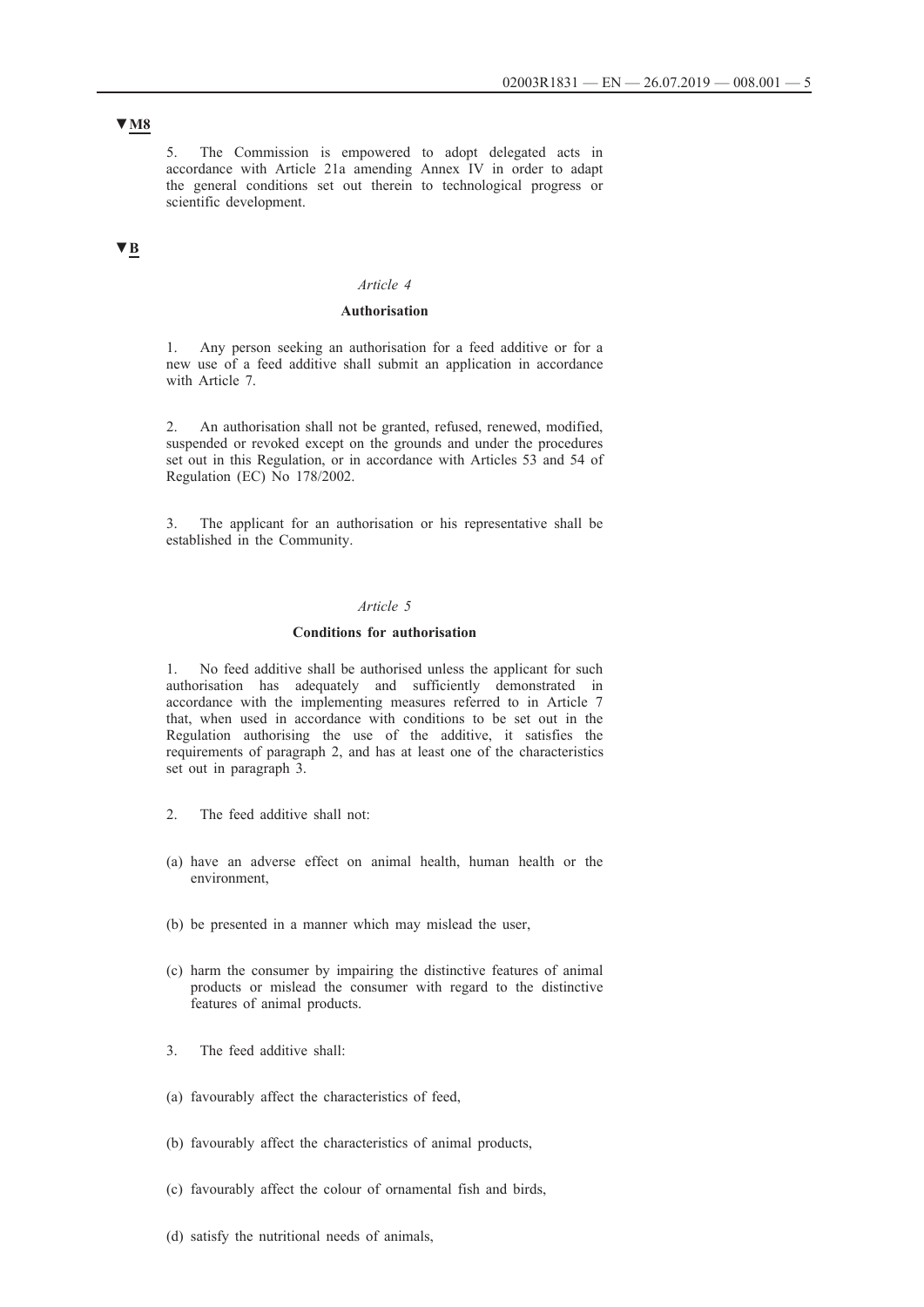- (e) favourably affect the environmental consequences of animal production,
- (f) favourably affect animal production, performance or welfare, particularly by affecting the gastro-intestinal flora or digestibility of feedingstuffs, or
- (g) have a coccidiostatic or histomonostatic effect.

4. Antibiotics, other than coccidiostats or histomonostats, shall not be authorised as feed additives.

### *Article 6*

### **Categories of feed additives**

1. A feed additive shall be allocated to one or more of the following categories, depending on its functions and properties, in accordance with the procedure set out at Articles 7, 8 and 9:

- (a) technological additives: any substance added to feed for a technological purpose;
- (b) sensory additives: any substance, the addition of which to feed improves or changes the organoleptic properties of the feed, or the visual characteristics of the food derived from animals;
- (c) nutritional additives;
- (d) zootechnical additives: any additive used to affect favourably the performance of animals in good health or used to affect favourably the environment;
- (e) coccidiostats and histomonostats.

2. Within the categories referred to in paragraph 1, feed additives shall further be allocated within one or more of the functional groups mentioned in Annex I, according to their principal function or functions, in accordance with the procedure specified in Articles 7, 8 and 9.

# **▼M8**

3. The Commission is empowered to adopt delegated acts in accordance with Article 21a amending Annex I in order to adapt feed additive categories and functional groups as a result of technological progress or scientific development.

### **▼B**

## *Article 7*

#### **Application for authorisation**

An application for an authorisation as provided for in Article 4 shall be sent to the Commission. The Commission shall without delay inform the Member States and forward the application to the European Food Safety Authority (hereinafter referred to as the Authority).

- 2. The Authority shall:
- (a) acknowledge receipt of the application, including the particulars and documents referred to in paragraph 3, in writing, to the applicant within 15 days of its receipt, stating the date of receipt;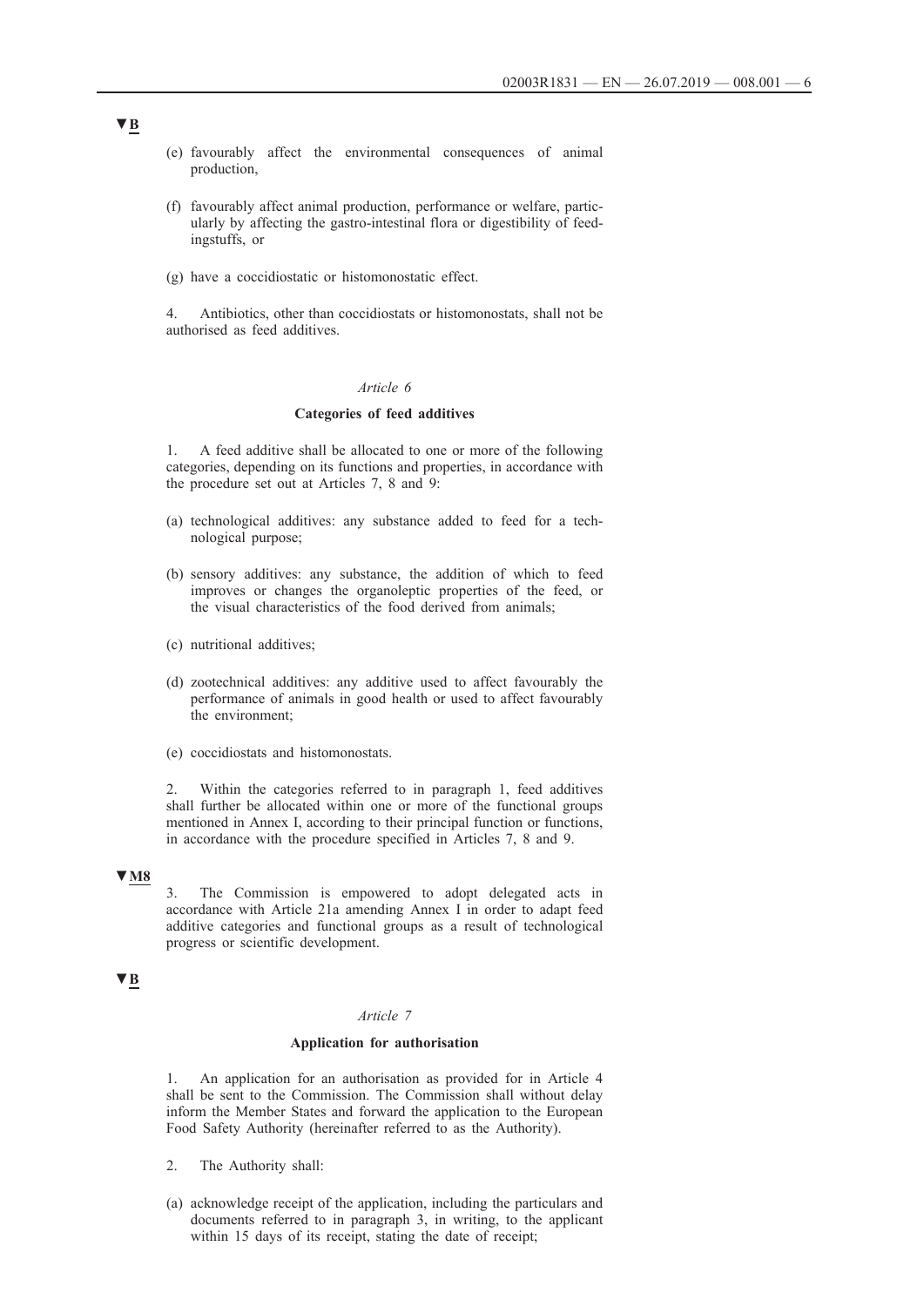- (b) make any information supplied by the applicant available to the Member States and the Commission;
- (c) make the summary of the dossier mentioned in paragraph 3(h) available to the public, subject to the confidentiality requirements laid down in Article 18(2).

3. At the time of application, the applicant shall send the following particulars and documents directly to the Authority:

- (a) his name and address;
- (b) the identification of the feed additive, a proposal for its classification by category and functional group under Article 6, and its specifications, including, where applicable, purity criteria;
- (c) a description of the method of production, manufacturing and intended uses of the feed additive, of the method of analysis of the additive in feed according to its intended use and, where appropriate, of the method of analysis for the determination of the level of residues of the feed additive, or its metabolites, in food;
- (d) a copy of the studies which have been carried out and any other material which is available to demonstrate that the feed additive satisfies the criteria laid down in Article 5(2) and (3);
- (e) proposed conditions for placing the feed additive on the market, including labelling requirements and, where appropriate, specific conditions for use and handling (including known incompatibilities), use levels in complementary feedingstuffs and animal species and categories for which the feed additive is intended;
- (f) a written statement that three samples of the feed additive have been sent by the applicant directly to the Community reference laboratory referred to in Article 21, in accordance with the requirements set out in Annex II;
- (g) for additives which, according to the proposal under point (b), do not belong to either category (a) or category (b) referred to in Article 6(1), and for additives falling within the scope of Community legislation relating to the marketing of products consisting of, containing or produced from GMOs, a proposal for post-market monitoring;
- (h) a summary containing the information provided under points (a) to  $(g)$ ;
- (i) for additives falling within the scope of Community legislation relating to the marketing of products consisting of, containing or produced from GMOs, details of any authorisation granted in accordance with the applicable legislation.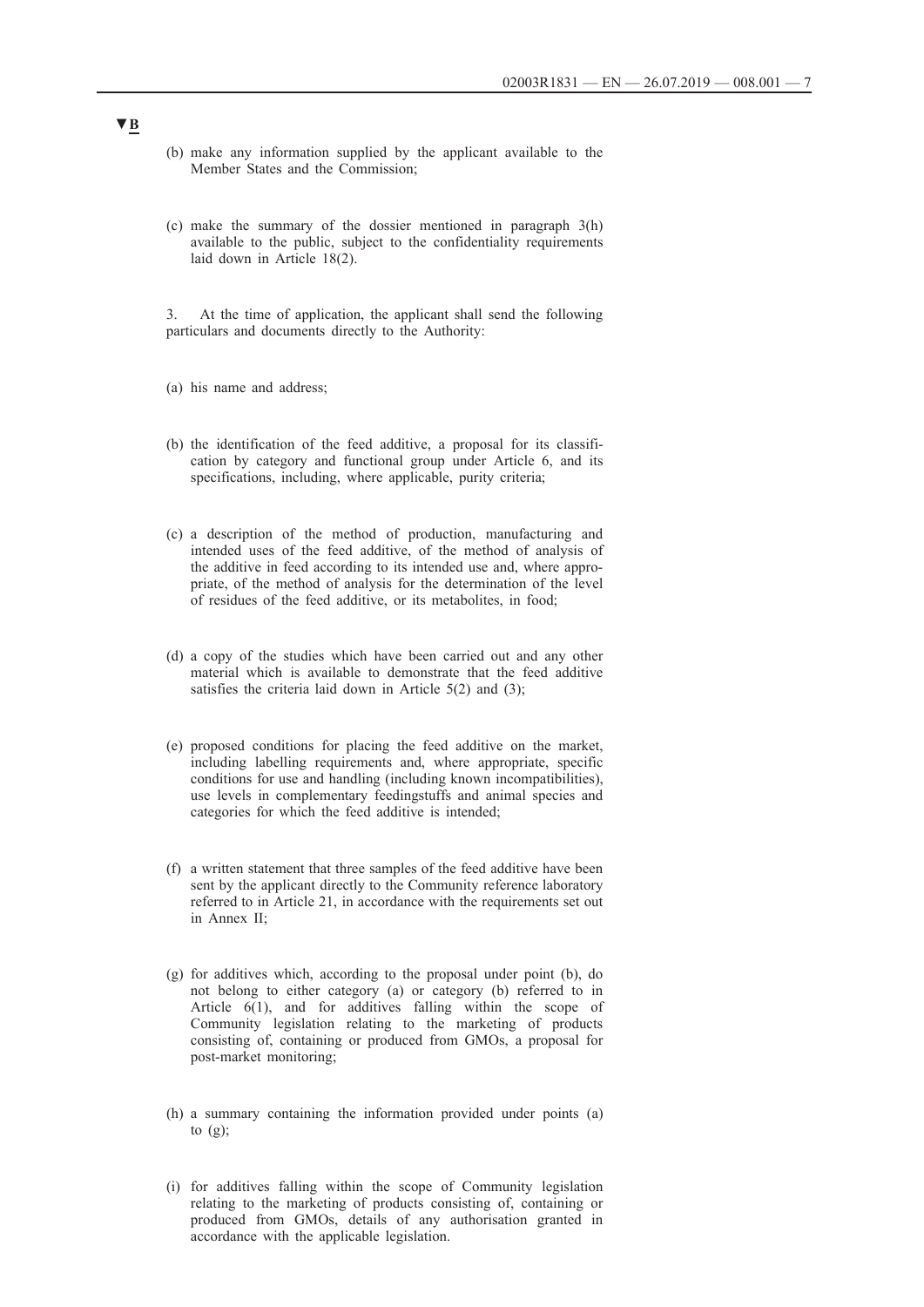4. The Commission, having first consulted the Authority, shall establish, in accordance with the procedure laid down in Article 22(2), implementing rules for the application of this Article, including rules concerning the preparation and the presentation of the application.

Until such implementing rules are adopted, the application shall be made in accordance with the Annex to Directive 87/153/EEC.

5. After the Authority has been consulted, specific guidelines for the authorisation of additives shall be established, where necessary for each category of additive referred to in Article 6(1) in accordance with the procedure laid down in Article 22(2). These guidelines shall take account of the possibility of extrapolating the results of the studies carried out on major species to minor species.

### **▼M3**

After the Authority has been consulted, further rules for the implementation of this Article may be established.

### **▼M8**

The Commission is empowered to adopt delegated acts in accordance with Article 21a in order to supplement this Regulation by establishing rules to allow for simplified provisions for the authorisation of additives which have been authorised for use in food.

### **▼M3**

Other implementing rules may be adopted in accordance with the regulatory procedure referred to in Article 22(2). Those rules should, where appropriate, differentiate between requirements for feed additives in respect of food-producing animals and requirements in respect of other animals, in particular pets.

# **▼B**

The Authority shall publish detailed guidance to assist the applicant in the preparation and the presentation of its application.

### *Article 8*

### **Opinion of the Authority**

1. The Authority shall give an opinion within six months of receipt of a valid application. This time limit shall be extended whenever the Authority seeks supplementary information from the applicant under paragraph 2.

2. The Authority may, where appropriate, request the applicant to supplement the particulars accompanying the application within a time limit specified by the Authority after consultation with the applicant.

- 3. In order to prepare its opinion, the Authority:
- (a) shall verify that the particulars and documents submitted by the applicant are in accordance with Article 7 and undertake an assessment in order to determine whether the feed additive complies with the conditions laid down in Article 5;
- (b) shall verify the report of the Community Reference Laboratory.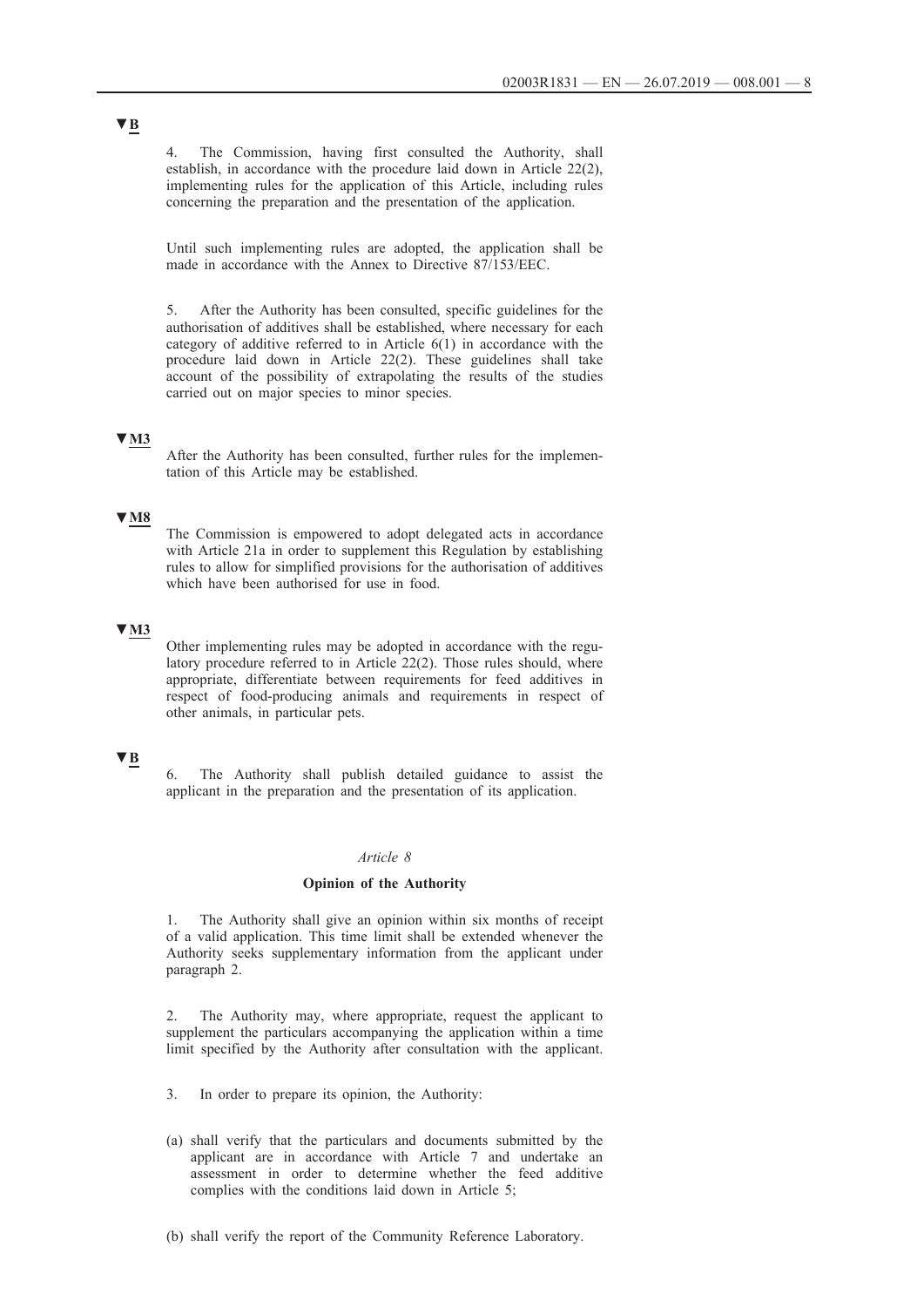4. In the event of an opinion in favour of authorising the feed additive, the opinion shall also include the following elements:

- (a) the name and address of the applicant;
- (b) the designation of the feed additive including its categorisation and allocation within functional groups provided for in Article 6, its specification, including, where applicable, purity criteria and method of analysis;
- (c) depending on the outcome of the assessment, specific conditions or restrictions in relation to handling, post-market monitoring requirements and use, including animal species and categories of animal species for which the additive is to be used;
- (d) specific additional requirements for the labelling of the feed additive necessary as a result of conditions and restrictions imposed under (c);
- (e) a proposal for the establishment of Maximum Residues Limits (MRLs) in the relevant foodstuffs of animal origin, unless the opinion of the Authority concludes that the establishment of MRLs is not necessary for the protection of consumers or MRLs have already been established in Annex I or III to Council Regulation (EEC) No 2377/90 of 26 June 1990 laying down a Community procedure for the establishment of maximum residue limits of veterinary medicinal products in foodstuffs of animal origin  $(1)$ .

5. The Authority shall without delay forward its opinion to the Commission, the Member States and the applicant, including a report describing its assessment of the feed additive and stating the reasons for its conclusion.

6. The Authority shall make its opinion public, after deletion of any information identified as confidential in accordance with Article 18(2).

#### *Article 9*

#### **Authorisation by the Community**

Within three months of receipt of the opinion of the Authority, the Commission shall prepare a draft Regulation to grant authorisation or to deny authorisation. This draft shall take into account the requirements of Article 5(2) and (3), Community law and other legitimate factors relevant to the matter under consideration and in particular benefits for animal health and welfare and for the consumer of animal products.

Where the draft is not in accordance with the opinion of the Authority, it shall provide an explanation of the reasons for the differences.

In exceptionally complex cases, the three-month deadline may be extended.

 $(1)$  OJ L 224, 18.8.1990, p. 1. Regulation as last amended by Commission Regulation (EC) No 1490/2003 (OJ L 214, 26.8.2003, p. 3).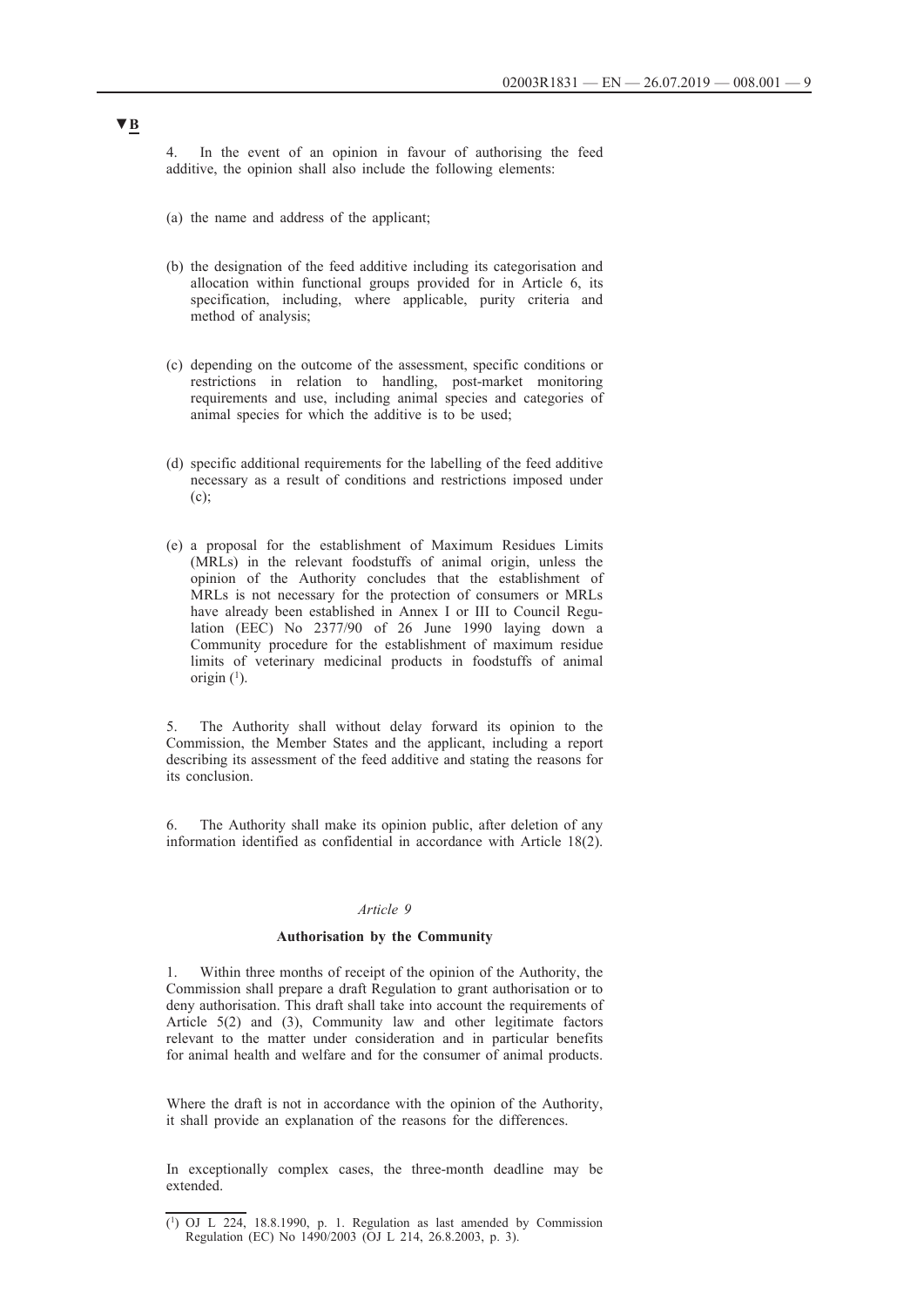2. The draft shall be adopted in accordance with the procedure referred to in Article 22(2).

3. Rules for the implementation of this Article and in particular concerning an identification number for authorised additives may be established in accordance with the procedure referred to in Article 22(2).

4. The Commission shall without delay inform the applicant of the Regulation adopted in accordance with paragraph 2.

5. A Regulation granting the authorisation shall include the elements mentioned in Article 8(4)(b), (c), (d) and (e) and an identification number.

6. A Regulation granting authorisation for additives belonging to categories (d) and (e) referred to in Article 6(1) and also for additives consisting of, containing or produced from GMOs, shall include the name of the holder of the authorisation, and, where appropriate, the unique identifier attributed to the GMO as referred to in Regulation (EC) No 1830/2003 of the European Parliament and of the Council of 22 September 2003 concerning traceability and labelling of genetically modified organisms and traceability of food and feed products produced from genetically modified organisms and amending Directive 2001/18/EC (<sup>1</sup>).

7. Where the levels of residues of an additive in food from animals fed with that additive might have a detrimental effect on human health, the Regulation shall include MRLs for the active substance or for its metabolites in the relevant foodstuffs of animal origin. In this case the active substance shall be considered for the purposes of Council Directive 96/23/EC (<sup>2</sup>) as falling under Annex I to that Directive. Where an MRL for the substance concerned has already been established in Community rules, that MRL shall also apply to residues of the active substance or its metabolites originating from the use of the substance as a feed additive.

8. The authorisation granted in accordance with the procedure laid down in this Regulation shall be valid throughout the Community for 10 years and shall be renewable in accordance with Article 14. The authorised feed additive shall be entered in the Register referred to in Article 17 (hereinafter referred to as the Register). Each entry in the Register shall state the date of authorisation and shall include the particulars referred to in paragraphs 5, 6 and 7.

9. The granting of authorisation shall be without prejudice to the general civil and criminal liability of any feed operator in respect of the feed additive concerned.

<sup>(1)</sup> See page 24 of this Official Journal.

<sup>(2)</sup> OJ L 125, 23.5.1996, p. 10.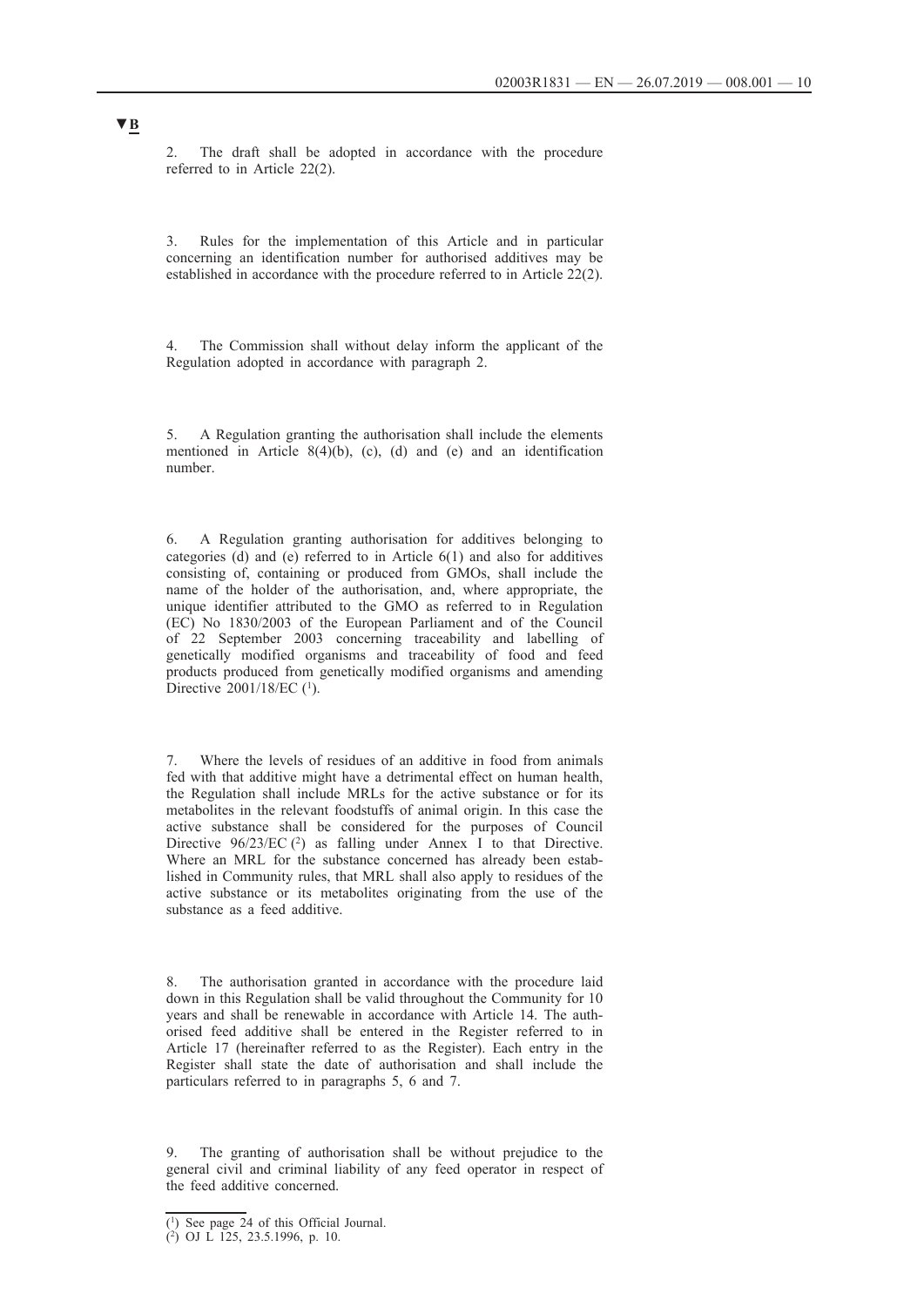#### *Article 10*

#### **Status of existing products**

1. By way of derogation from Article 3, a feed additive which has been placed on the market pursuant to Directive 70/524/EEC and urea and derivatives, an amino acid, salt of an amino acid or analogous substance, which was listed in points 2.1, 3 and 4 of the Annex to Directive 82/471/EEC, may be placed on the market and used in accordance with the conditions specified in Directives 70/524/EEC or 82/471/EEC and their implementing measures, including in particular specific labelling provisions concerning compound feed and feed materials, provided that the following conditions are met:

- (a) within one year of the entry into force of this Regulation, persons first placing the feed additive on the market or any other interested parties shall notify this fact to the Commission. At the same time, the particulars mentioned in Article  $7(3)(a)$ , (b) and (c) shall be directly sent to the Authority;
- (b) within one year of the notification mentioned under (a), the Authority shall, after verification that all the information required has been submitted, notify the Commission that it has received the information required under this Article. The products concerned shall be entered in the Register. Each entry in the Register shall mention the date on which the product concerned was first entered in the Register and, where applicable, the expiry date of the existing authorisation.

2. An application shall be submitted in accordance with Article 7, at the latest one year before the expiry date of the authorisation given pursuant to Directive 70/524/EEC for additives with a limited authorisation period, and within a maximum of seven years after the entry into force of this Regulation for additives authorised without a time limit or pursuant to Directive 82/471/EEC. A detailed calendar listing in order of priority the different classes of additives to be re-evaluated may be adopted in accordance with the procedure referred to in Article 22(2). The Authority shall be consulted in drawing up the list.

3. Products entered in the Register shall be subject to the provisions of this Regulation, in particular Articles 8, 9, 12, 13, 14 and 16, which without prejudice to specific conditions concerning the labelling, placing on the market and use of each substance pursuant to paragraph 1, shall apply to such products as if they had been authorised pursuant to Article 9.

4. In the case of authorisations not issued to a specific holder, any person who imports or manufactures the products referred to in this Article or any other interested party may submit the information as referred to in paragraph 1 or the application as referred to in paragraph 2 to the Commission.

5. Where the notification and accompanying particulars referred to in paragraph 1(a) are not supplied within the period specified or are found to be incorrect, or where an application is not submitted as required by paragraph 2 within the period specified, a Regulation shall be adopted,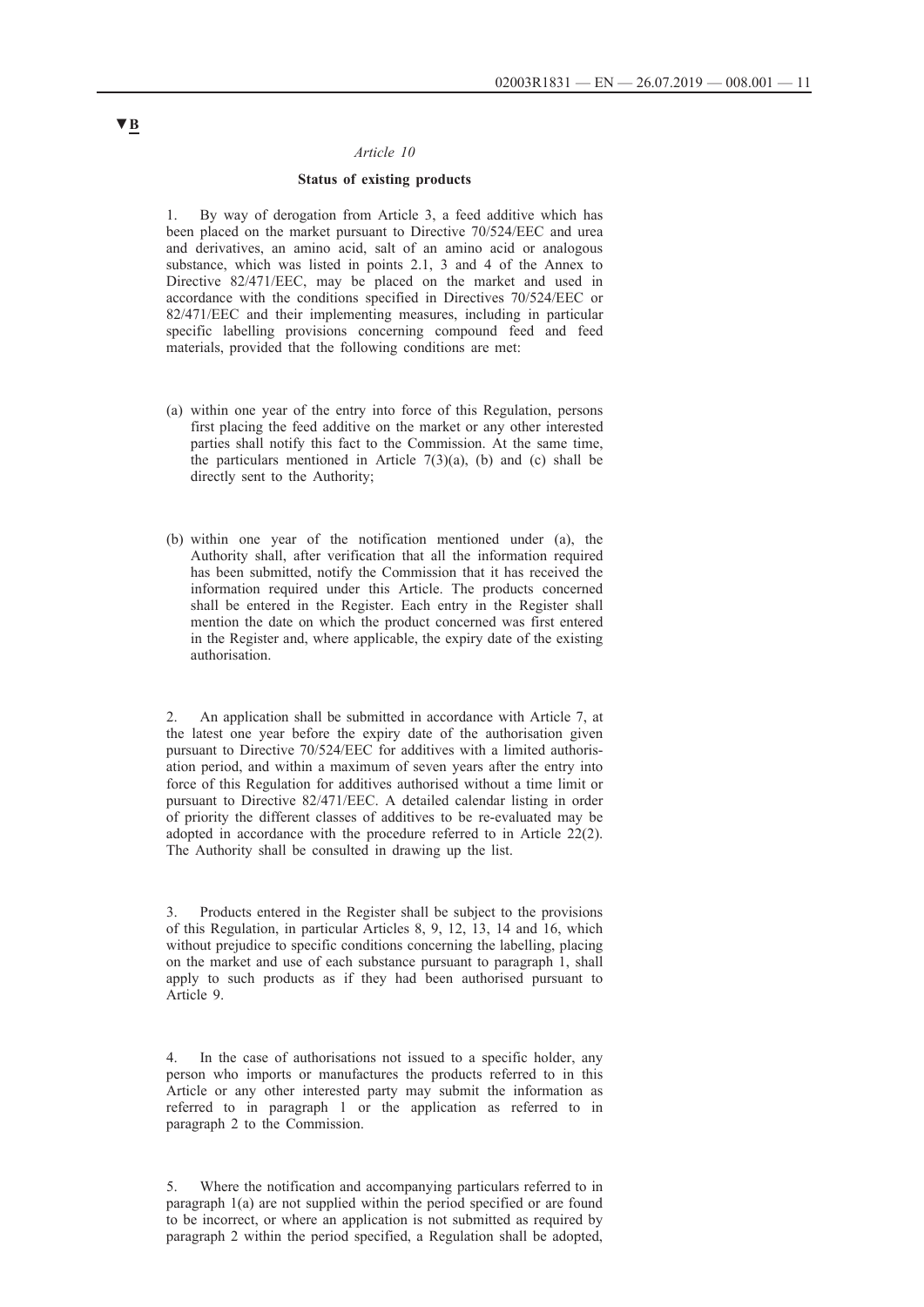in accordance with the procedure referred to in Article 22(2), requiring the additives concerned to be withdrawn from the market. Such a measure may provide for a limited period of time within which existing stocks of the product may be used up.

6. Where, for reasons beyond the control of the applicant, no decision is taken on the renewal of an authorisation before its expiry date, the period of authorisation of the product shall automatically be extended until the Commission takes a decision. The Commission shall inform the applicant of this extension of the authorisation.

7. By way of derogation from Article 3, substances, micro-organisms and preparations used in the Community as silage additives at the date referred to in Article 26(2), may be placed on the market and used provided that points (a) and (b) of paragraph 1 and paragraph 2 are complied with. Paragraphs 3 and 4 shall apply accordingly. For these substances, the deadline for application as referred to in paragraph 2 shall be seven years after the entry into force of this Regulation.

### *Article 11*

#### **Phasing out**

1. With a view to a decision on the phasing out of the use of coccidiostats and histomonostats as feed additives by 31 December 2012, the Commission shall submit to the European Parliament and the Council before 1 January 2008 a report on the use of these substances as feed additives and available alternatives, accompanied, where appropriate, by legislative proposals.

2. By way of derogation from Article 10 and without prejudice to Article 13, antibiotics, other than coccidiostats and histomonostats, may be marketed and used as feed additives only until 31 December 2005; as from 1 January 2006, those substances shall be deleted from the Register.

### *Article 12*

#### **Supervision**

1. After an additive has been authorised in accordance with this Regulation, any person using or placing on the market that substance, or a feedingstuff into which it has been incorporated, or any other interested party shall ensure that any conditions or restrictions which have been imposed on the placing on the market, use and handling of the additive or feedingstuffs containing it are respected.

2. Where monitoring requirements, as referred to in Article 8(4)(c), have been imposed, the holder of the authorisation shall ensure that monitoring is carried out and shall submit reports to the Commission in accordance with the authorisation. The holder of the authorisation shall forthwith communicate to the Commission any new information that might influence the evaluation of the safety in use of the feed additive, in particular health sensitivities of specific categories of consumers. The holder of the authorisation shall forthwith inform the Commission of any prohibition or restriction imposed by the competent authority of any third country in which the feed additive is placed on the market.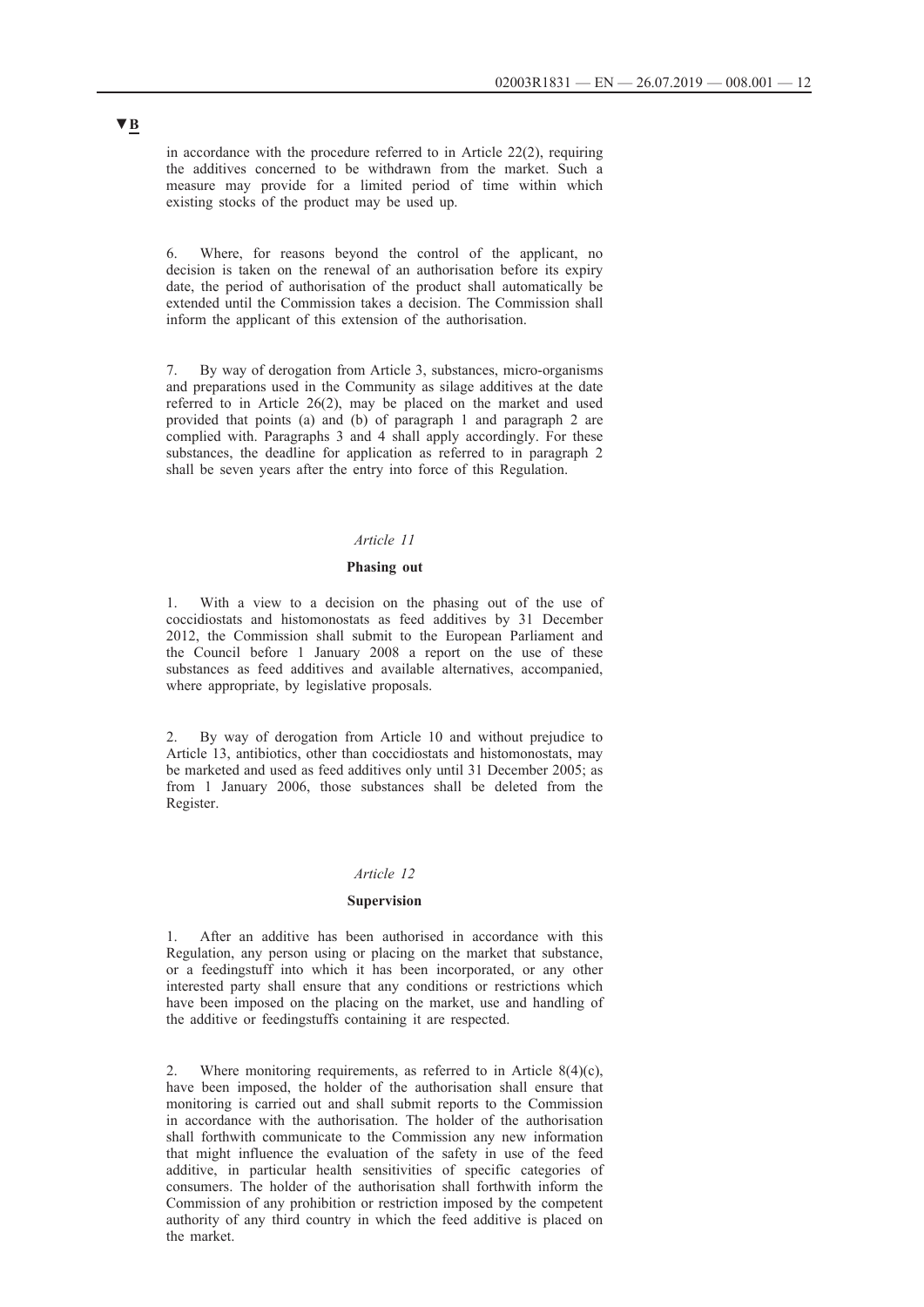#### *Article 13*

#### **Modification, suspension and revocation of authorisations**

1. On its own initiative or following a request from a Member State or from the Commission, the Authority shall issue an opinion on whether an authorisation still meets the conditions set out by this Regulation. It shall forthwith transmit this opinion to the Commission, to the Member States and, where applicable, to the holder of the authorisation. The opinion shall be made public.

2. The Commission shall examine the opinion of the Authority without delay. Any appropriate measures shall be taken in accordance with Articles 53 and 54 of Regulation (EC) No 178/2002. A decision on the modification, suspension or revocation of an authorisation shall be taken in accordance with the procedure referred to in Article 22(2) of this Regulation.

3. If the holder of the authorisation proposes changing the terms of the authorisation by submitting an application to the Commission, accompanied by the relevant data supporting the request for the change, the Authority shall transmit its opinion on the proposal to the Commission and the Member States. The Commission shall examine the opinion of the Authority without delay and decide in accordance with the procedure referred to in Article 22(2).

4. The Commission shall without delay inform the applicant of the decision taken. The Register shall be amended where appropriate.

5. Articles 7(1) and (2), 8 and 9 shall apply accordingly.

### *Article 14*

### **Renewal of authorisations**

1. Authorisations under this Regulation shall be renewable for 10 year periods. An application for renewal shall be sent to the Commission at the latest one year before the expiry date of the authorisation.

In the case of authorisations not issued to a specific holder, any person who first places the additive on the market or any other interested party may submit the application to the Commission and shall be considered as the applicant.

In the case of authorisations issued to a specific holder, the holder of the authorisation or his legal successor or successors may submit the application to the Commission and shall be deemed to be the applicant.

2. At the time of application, the applicant shall send the following particulars and documents directly to the Authority:

- (a) a copy of the authorisation for placing the feed additive on the market;
- (b) a report on the results of the post-market monitoring, if such monitoring requirements are included in the authorisation;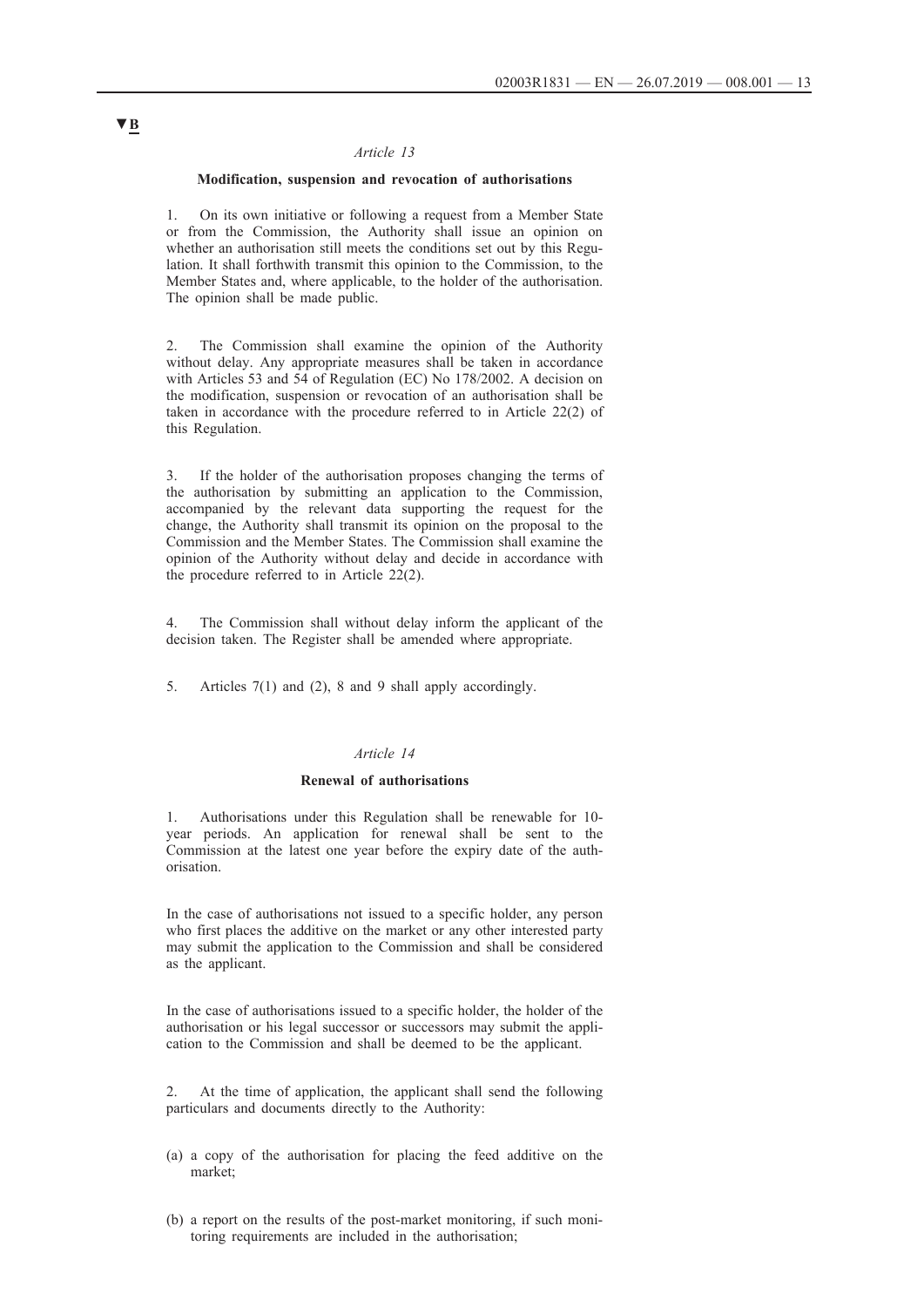- (c) any other new information which has become available with regard to the evaluation of the safety in use of the feed additive and the risks of the feed additive to animals, humans or the environment;
- (d) where appropriate, a proposal for amending or supplementing the conditions of the original authorisation, *inter alia*, the conditions concerning future monitoring.
- 3. Articles  $7(1)$ ,  $(2)$ ,  $(4)$  and  $(5)$ , 8 and 9 shall apply accordingly.

4. Where, for reasons beyond the control of the applicant, no decision is taken on the renewal of an authorisation before its expiry date, the period of authorisation of the product shall automatically be extended until the Commission takes a decision. Information on this extension of the authorisation shall be made available to the public in the Register referred to in Article 17.

## *Article 15*

### **Urgent authorisation**

In specific cases where urgent authorisation is needed to ensure the protection of animal welfare, the Commission may, in accordance with the procedure referred to in Article 22(2), provisionally authorise the use of an additive for a maximum period of five years.

### CHAPTER III

### **LABELLING AND PACKAGING**

### *Article 16*

### **Labelling and packaging of feed additives and premixtures**

1. No person shall place on the market a feed additive or a premixture of additives unless its packaging or container is labelled under the responsibility of a producer, packer, importer, seller or distributor established within the Community and bears the following information, in a conspicuous, clearly legible and indelible manner, in at least the national language or languages of the Member State in which it is marketed, in relation to each additive contained in the material:

- (a) the specific name given to the additives upon authorisation, preceded by the name of the functional group as mentioned in the authorisation;
- (b) the name or business name and the address or registered place of business of the person responsible for the particulars referred to in this Article;
- (c) the net weight or, in the case of liquid additives and premixtures, either the net volume or the net weight;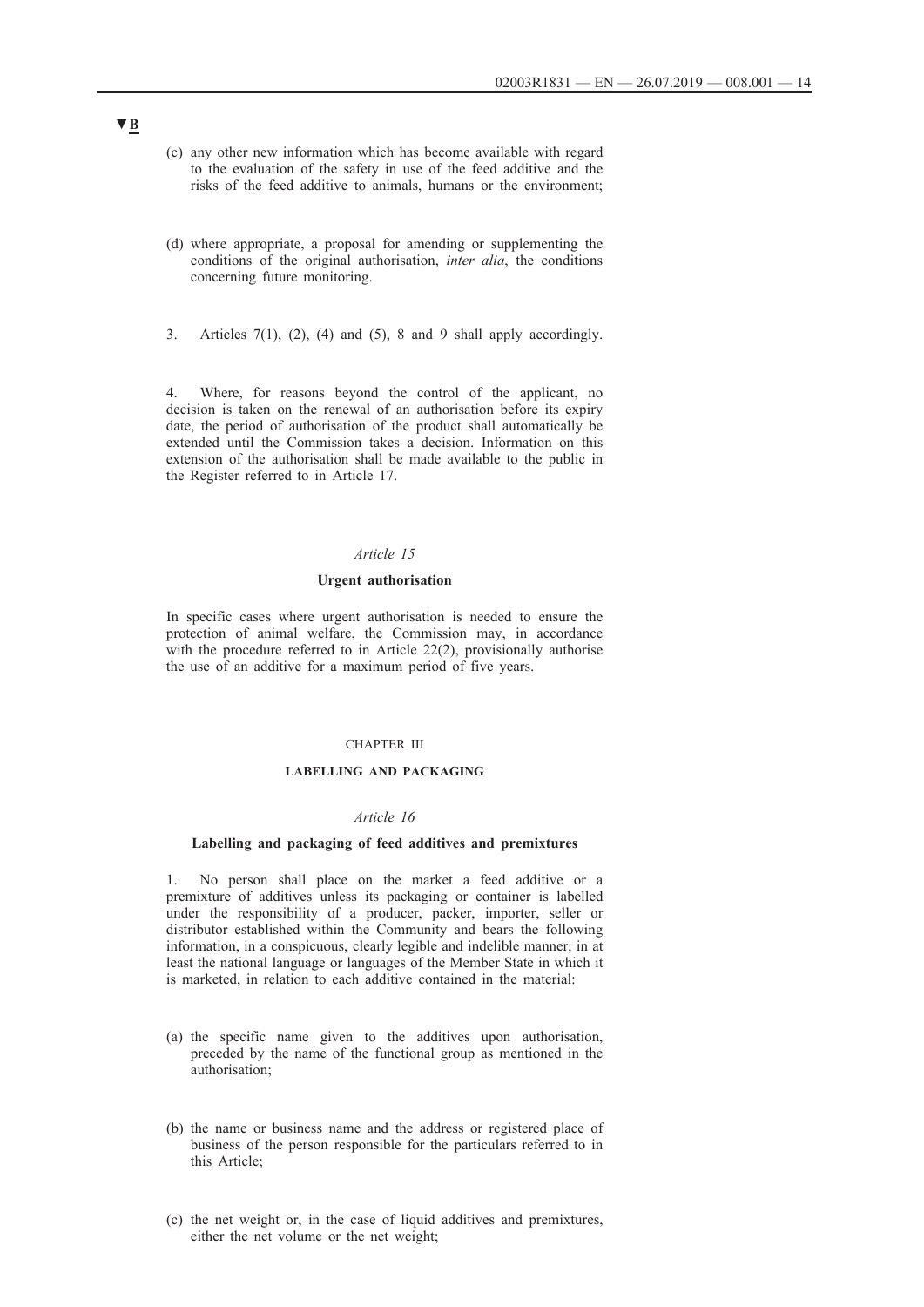(d) where appropriate, the approval number of the establishment manufacturing or placing on the market the feed additive or the premixture pursuant to Article 10 of Regulation (EC) No 183/2005 of the European Parliament and of the Council of 12 January 2005 laying down requirements for feed hygiene (1) or, as applicable, to Article 5 of Directive 95/69/EC;

### **▼B**

- (e) directions for use, and any safety recommendations regarding the use and, where applicable, the specific requirements mentioned in the authorisation, including animal species and categories for which the additive or premixture of additives is intended;
- (f) the identification number;
- (g) the batch reference number and date of manufacture.

## **▼M4**

In the case of premixtures, points  $(b)$ ,  $(d)$ ,  $(e)$  and  $(g)$  shall not apply to the incorporated feed additives.

### **▼B**

2. For flavouring compounds, the list of additives may be replaced by the words 'mixture of flavouring compounds'. This shall not apply to flavouring compounds subject to a quantitative limitation when used in feed and drinking water.

## **▼M4**

3. In addition to the information specified in paragraph 1, the packaging or container of a feed additive belonging to a functional group specified in Annex III or of a premixture containing an additive belonging to a functional group specified in Annex III shall bear the information, presented in a conspicuous, clearly legible and indelible manner, indicated in that Annex.

4. In the case of premixtures, the word 'premixture' shall appear on the label. Carriers shall be declared, in the case of feed materials, in compliance with Article 17(1)(e) of Regulation (EC) No 767/2009 of the European Parliament and of the Council of 13 July 2009 on the placing on the market and use of feed  $(2)$ , and, where water is used as a carrier, the moisture content of the premixture shall be declared. Only one minimum storage life may be indicated in respect of each premixture as a whole; such minimum storage life shall be determined on the basis of the minimum storage life of each of its components.

## **▼B**

5. Additives and premixtures shall be marketed only in closed packages or closed containers which must be closed in such a way that the fastener is damaged on opening and cannot be re-used.

## **▼M8**

6. The Commission is empowered to adopt delegated acts in accordance with Article 21a amending Annex III to take technological progress and scientific development into account.

## **▼M4**

<sup>(1)</sup> OJ L 35, 8.2.2005, p. 1.

<sup>(2)</sup> OJ L 229, 1.9.2009, p. 1.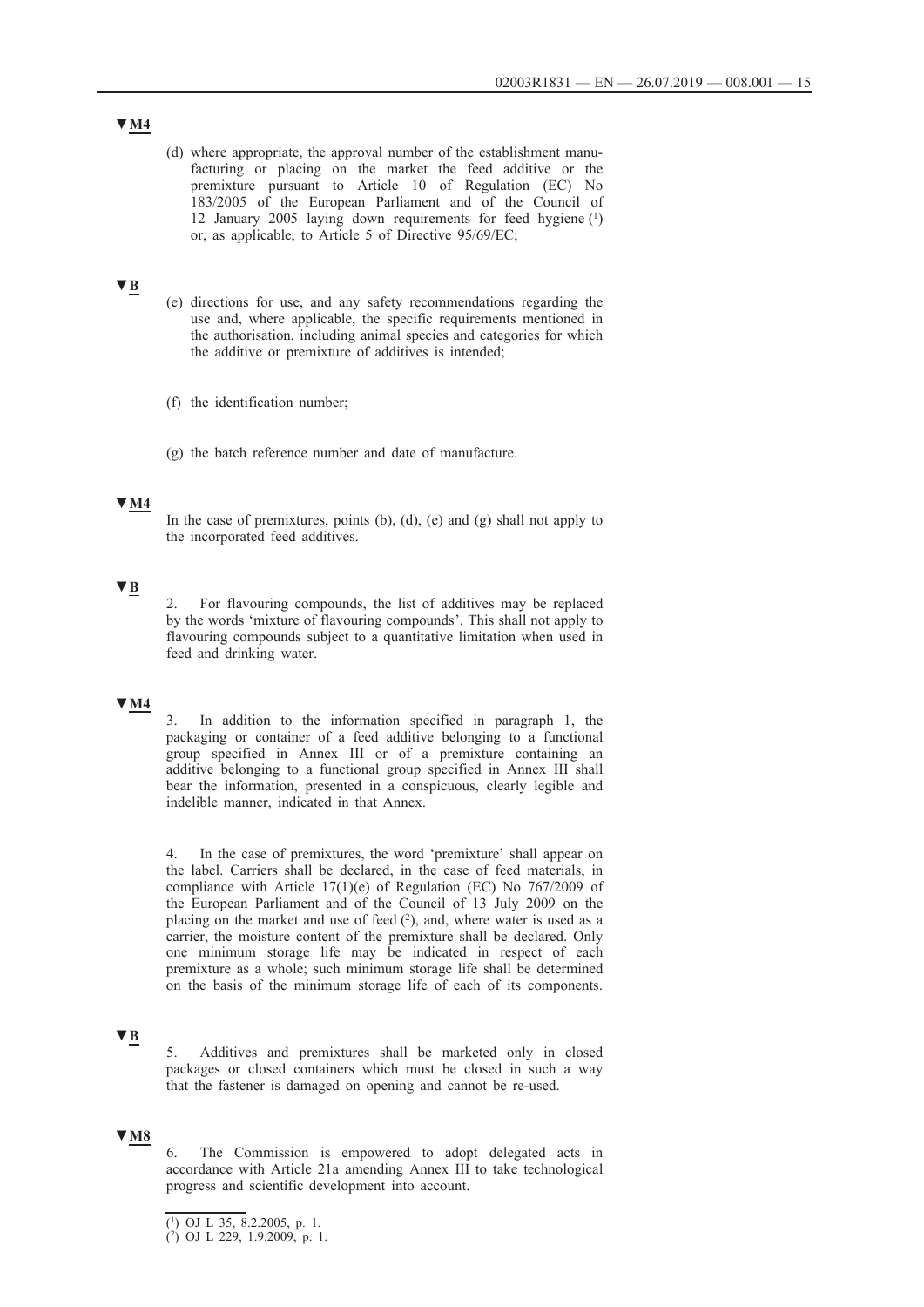#### CHAPTER IV

### **GENERAL AND FINAL PROVISIONS**

#### *Article 17*

#### **Community Register of Feed Additives**

1. The Commission shall establish and keep up to date a Community Register of Feed Additives.

2. The Register shall be made available to the public.

### *Article 18*

#### **Confidentiality**

1. The applicant may indicate which information submitted under this Regulation he wishes to be treated as confidential on the ground that its disclosure might significantly harm his competitive position. Verifiable reasons must be given in such cases.

2. The Commission shall determine, after consultation with the applicant, which information other than that specified in paragraph 3 should be kept confidential and shall inform the applicant of its decision.

- 3. The following information shall not be considered confidential:
- (a) name and composition of the feed additive and, where appropriate, indication of the production strain;
- (b) physico-chemical and biological characteristics of the feed additive;
- (c) the conclusions of the study results on effects of the feed additive on human and animal health and on the environment;
- (d) the conclusions of the study results on effects of the feed additive on the characteristics of animal products and its nutritional properties;
- (e) methods for detection and identification of the feed additive and, where applicable, monitoring requirements and a summary of the results of the monitoring.

4. Notwithstanding paragraph 2, the Authority shall, on request, supply the Commission and Member States with all information in its possession, including any identified as confidential pursuant to paragraph 2.

5. The Authority shall apply the principles of Regulation (EC) No 1049/2001 of the European Parliament and of the Council of 30 May 2001 regarding public access to European Parliament, Council and Commission documents (1) when handling applications for access to documents held by the Authority.

 $\overline{(^1)}$  OJ L 145, 31.5.2001, p. 43.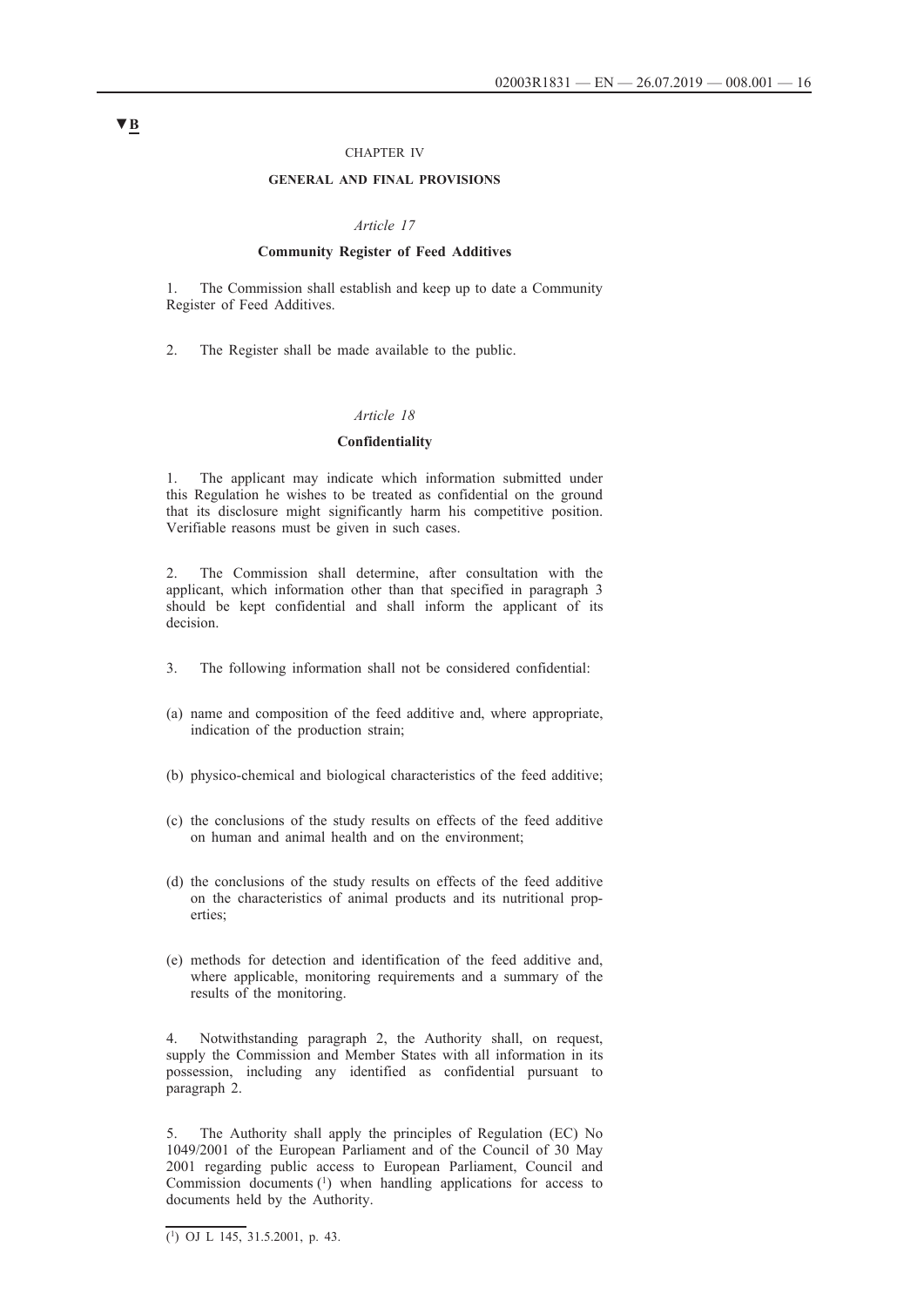6. The Member States, the Commission and the Authority shall keep confidential all the information identified as confidential under paragraph 2 except where it is appropriate for such information to be made public in order to protect human health, animal health or the environment. Member States shall handle applications for access to documents received under this Regulation in accordance with Article 5 of Regulation (EC) No 1049/2001.

7. If an applicant withdraws or has withdrawn an application, the Member States, the Commission and the Authority shall respect the confidentiality of commercial and industrial information, including research and development information, as well as information on which the Commission and the applicant disagree as to its confidentiality.

### *Article 19*

### **Administrative review**

Any decision taken under, or failure to exercise, the powers vested in the Authority by this Regulation may be reviewed by the Commission on its own initiative or in response to a request from a Member State or from any person directly and individually concerned.

For that purpose, a request shall be submitted to the Commission within two months after the day on which the party concerned became aware of the act or omission in question.

The Commission shall take a decision within two months requiring, if appropriate, the Authority to withdraw its decision or to remedy its failure to act within a set time limit.

### *Article 20*

#### **Data protection**

The scientific data and other information in the application dossier required under Article 7 may not be used for the benefit of another applicant for a period of 10 years from the date of authorisation, unless the other applicant has agreed with the previous applicant that such data and information may be used.

2. In order to stimulate efforts to obtain authorisations for minor species for additives whose use is authorised for other species, the 10-year data protection period shall be extended by one year for each minor species for which a use extension authorisation is granted.

The applicant and the previous applicant shall take all necessary steps to reach agreement on sharing the use of information, in order not to repeat toxicological tests on vertebrates. If, however, no such agreement is reached on sharing the information, the Commission may decide to disclose information necessary to avoid repeating toxicological tests on vertebrates, while ensuring a reasonable balance between the interests of the parties concerned.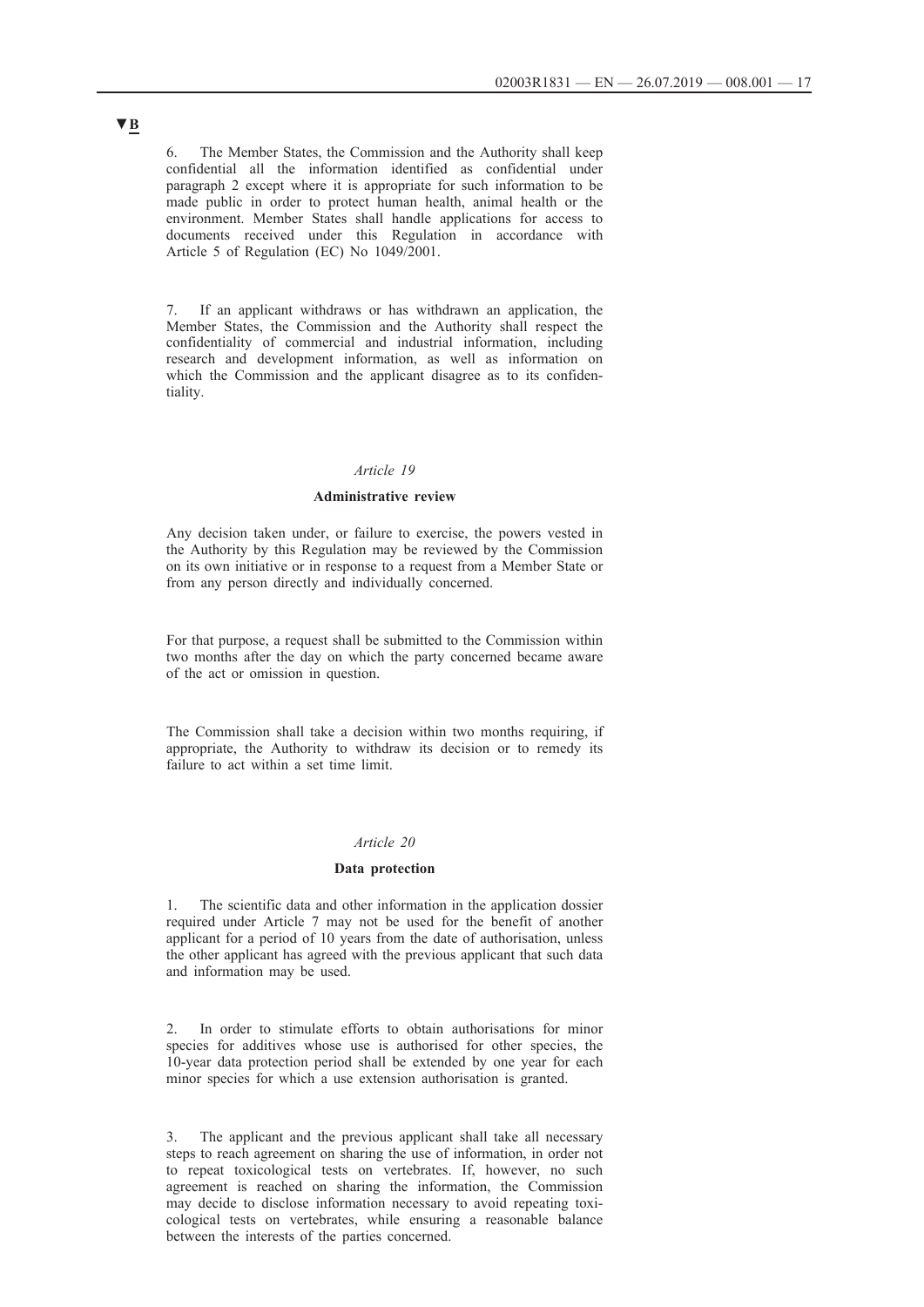4. On the expiry of the 10-year period, the findings of all or part of the evaluation conducted on the basis of the scientific data and information contained in the application dossier may be used by the Authority for the benefit of another applicant.

### *Article 21*

#### **Reference laboratories**

The Community Reference Laboratory and its duties and tasks shall be those laid down in the Annex II.

Applicants for the authorisation of additives shall contribute to supporting the cost of the tasks of the Community Reference Laboratory and the consortium of National Reference Laboratories mentioned in Annex II.

### **▼M3**

Detailed rules for implementing Annex II shall be adopted in accordance with the regulatory procedure referred to in Article 22(2).

### **▼M8**

The Commission is empowered to adopt delegated acts in accordance with Article 21a amending Annex II.

### *Article 21a*

#### **Exercise of the delegation**

The power to adopt delegated acts is conferred on the Commission subject to the conditions laid down in this Article.

2. The power to adopt delegated acts referred to in Article 3(5), Article  $6(3)$ , Article  $7(5)$ , Article 16(6) and Article 21 shall be conferred on the Commission for a period of five years from 26 July 2019. The Commission shall draw up a report in respect of the delegation of power not later than nine months before the end of the five-year period. The delegation of power shall be tacitly extended for periods of an identical duration, unless the European Parliament or the Council opposes such extension not later than three months before the end of each period.

3. The delegation of power referred to in Article 3(5), Article 6(3), Article 7(5), Article 16(6) and Article 21 may be revoked at any time by the European Parliament or by the Council. A decision to revoke shall put an end to the delegation of the power specified in that decision. It shall take effect the day following the publication of the decision in the *Official Journal of the European Union* or at a later date specified therein. It shall not affect the validity of any delegated acts already in force.

4. Before adopting a delegated act, the Commission shall consult experts designated by each Member State in accordance with the principles laid down in the Interinstitutional Agreement of 13 April 2016 on Better Law-Making (1).

As soon as it adopts a delegated act, the Commission shall notify it simultaneously to the European Parliament and to the Council.

 $\overline{(^1)}$  OJ L 123, 12.5.2016, p. 1.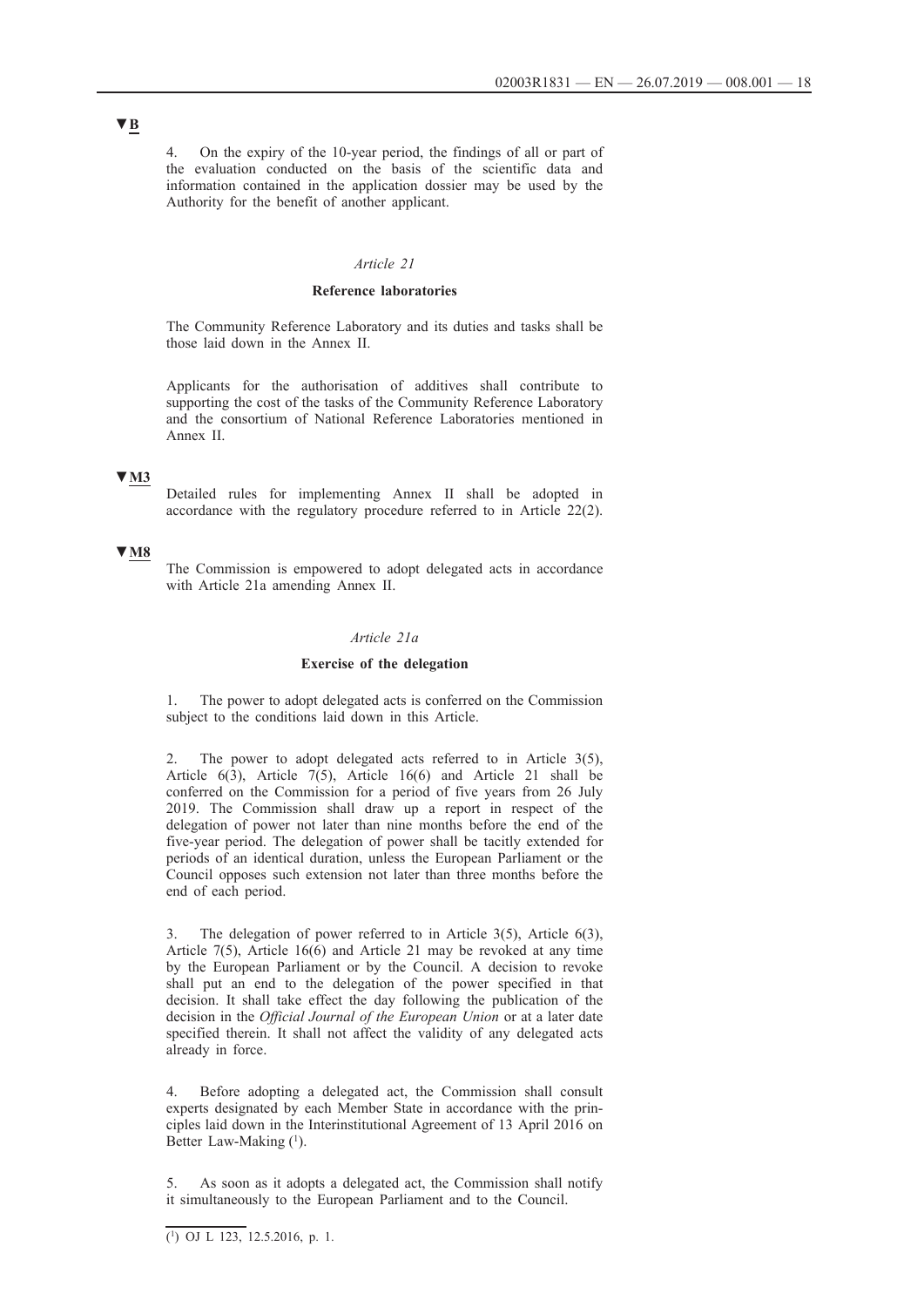6. A delegated act adopted pursuant to Article 3(5), Article 6(3), Article 7(5), Article 16(6) and Article 21 shall enter into force only if no objection has been expressed either by the European Parliament or by the Council within a period of two months of notification of that act to the European Parliament and the Council or if, before the expiry of that period, the European Parliament and the Council have both informed the Commission that they will not object. That period shall be extended by two months at the initiative of the European Parliament or of the Council.

## **▼B**

#### *Article 22*

### **Committee procedure**

The Commission shall be assisted by the Standing Committee on the Food Chain and Animal Health established by Article 58 of Regulation EC No 178/2002 (hereinafter referred to as the Committee).

2. Where reference is made to this paragraph, Articles 5 and 7 of Decision 1999/468/EC shall apply, having regard to the provisions of Article 8 thereof.

The period laid down in Article 5(6) of Decision 1999/468/EC shall be set at three months.

**▼M8** \_\_\_\_\_\_\_\_\_\_

**▼B**

## *Article 23*

#### **Repeals**

1. Directive 70/524/EEC shall be repealed with effect from the date of application of this Regulation. However, Article 16 of Directive 70/524/EEC shall remain in force until Directive 79/373/EEC has been revised to include rules concerning the labelling of feedingstuffs incorporating additives.

2. Points 2.1, 3 and 4 of the Annex to Directive 82/471/EEC shall be deleted with effect from the date of application of this Regulation.

3. Directive 87/153/EEC shall be repealed with effect from the date of application of this Regulation. However, the Annex to that Directive shall remain in force until the implementing rules provided for in Article 7(4) of this Regulation are adopted.

4. References to Directive 70/524/EEC shall be construed as references to this Regulation.

### *Article 24*

#### **Penalties**

Member States shall lay down the rules on penalties applicable to infringements of this Regulation and shall take all measures necessary to ensure that they are implemented. The penalties provided for must be effective, proportionate and dissuasive.

## **▼M8**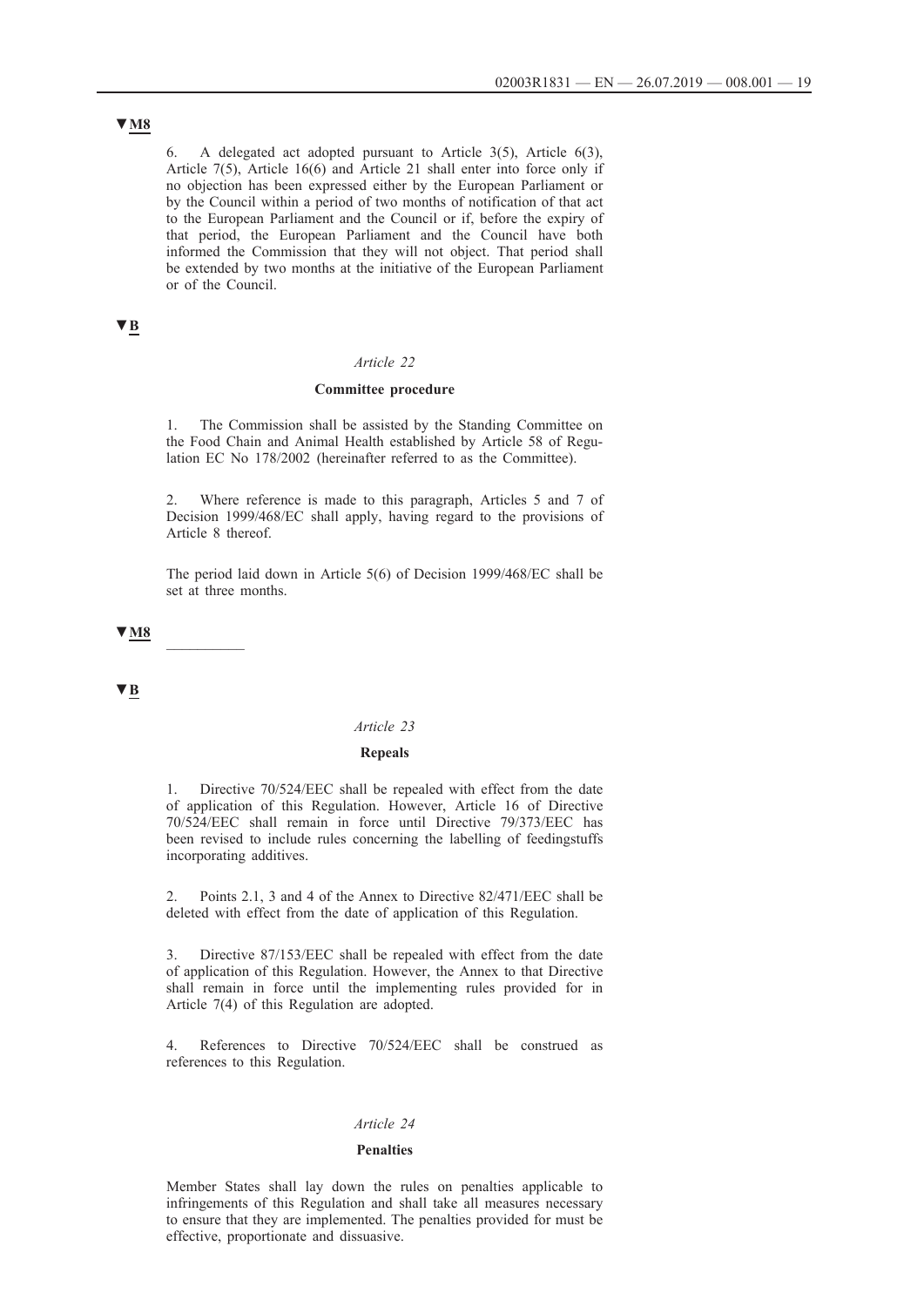Member States shall notify those rules and measures to the Commission at the latest 12 months after the date of publication of this Regulation and shall notify it without delay of any subsequent amendment affecting them.

### *Article 25*

#### **Transitional measures**

1. Applications submitted under Article 4 of Directive 70/524/EEC before the date of application of this Regulation shall be treated as applications under Article 7 of this Regulation where the initial comments provided for under Article 4(4) of Directive 70/524/EEC have not yet been forwarded to the Commission. Any Member State selected as rapporteur in respect of any such application shall immediately forward the dossier submitted in support of that application to the Commission. Notwithstanding Article  $23(1)$ , such applications shall continue to be treated in accordance with Article 4 of Directive 70/524/EEC where the initial comments provided for under Article 4(4) of Directive 70/524/EEC have already been forwarded to the Commission.

2. The labelling requirements laid down in Chapter III shall not apply to products which have been lawfully manufactured and labelled in the Community or which have been lawfully imported into the Community and put into circulation, before the date of application of this Regulation.

#### *Article 26*

### **Entry into force**

1. This Regulation shall enter into force on the 20th day following that of its publication in the *Official Journal of the European Union*.

2. It shall apply from 12 months after the date of publication of this Regulation.

This Regulation shall be binding in its entirety and directly applicable in all Member States.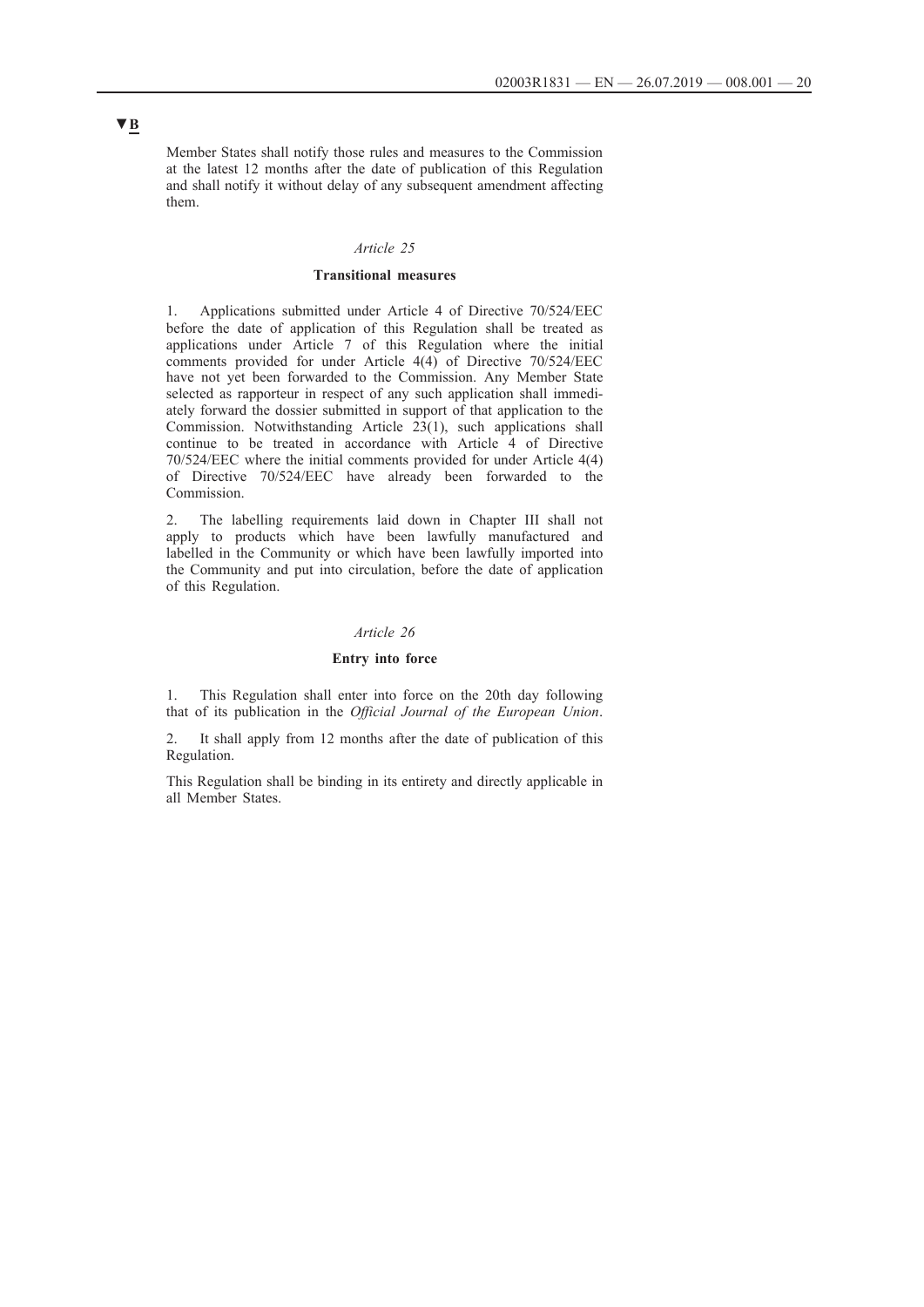#### *ANNEX I*

#### **ADDITIVE GROUPS**

- 1. In the category 'technological additives', the following functional groups are included:
	- (a) preservatives: substances or, when applicable, micro-organisms which protect feed against deterioration caused by micro-organisms or their metabolites;
	- (b) antioxidants: substances prolonging the storage life of feedingstuffs and feed materials by protecting them against deterioration caused by oxidation;
	- (c) emulsifiers: substances that make it possible to form or maintain a homogeneous mixture of two or more immiscible phases in feedingstuffs;
	- (d) stabilisers: substances which make it possible to maintain the physicochemical state of feedingstuffs;
	- (e) thickeners: substances which increase the viscosity of feedingstuffs;
	- (f) gelling agents: substances which give a feedingstuff texture through the formation of a gel;
	- (g) binders: substances which increase the tendency of particles of feedingstuffs to adhere;
	- (h) substances for control of radionucleide contamination: substances that suppress absorption of radionucleides or promote their excretion;
	- (i) anticaking agents: substances that reduce the tendency of individual particles of a feedingstuff to adhere;
	- (j) acidity regulators: substances which adjust the pH of feedingstuffs;
	- (k) silage additives: substances, including enzymes or micro-organisms, intended to be incorporated into feed to improve the production of silage;
	- (l) denaturants: substances which, when used for the manufacture of processed feedingstuffs, allow the identification of the origin of specific food or feed materials;

**▼M2**

(m) substances for reduction of the contamination of feed by mycotoxins: substances that can suppress or reduce the absorption, promote the excretion of mycotoxins or modify their mode of action;

### **▼M6**

(n) hygiene condition enhancers: substances or, when applicable, microorganisms which favourably affect the hygienic characteristics of feed by reducing a specific microbiological contamination;

#### **▼M7**

(o) other technological additives: substances or, when applicable, microorganisms added to feed for a technological purpose and which favourably affect the characteristics of the feed.

### **▼B**

- 2. In the category 'sensory additives', the following functional groups are included:
	- (a) colourants:
		- (i) substances that add or restore colour in feedingstuffs;
		- (ii) substances which, when fed to animals, add colours to food of animal origin;
		- (iii) substances which favourably affect the colour of ornamental fish or birds;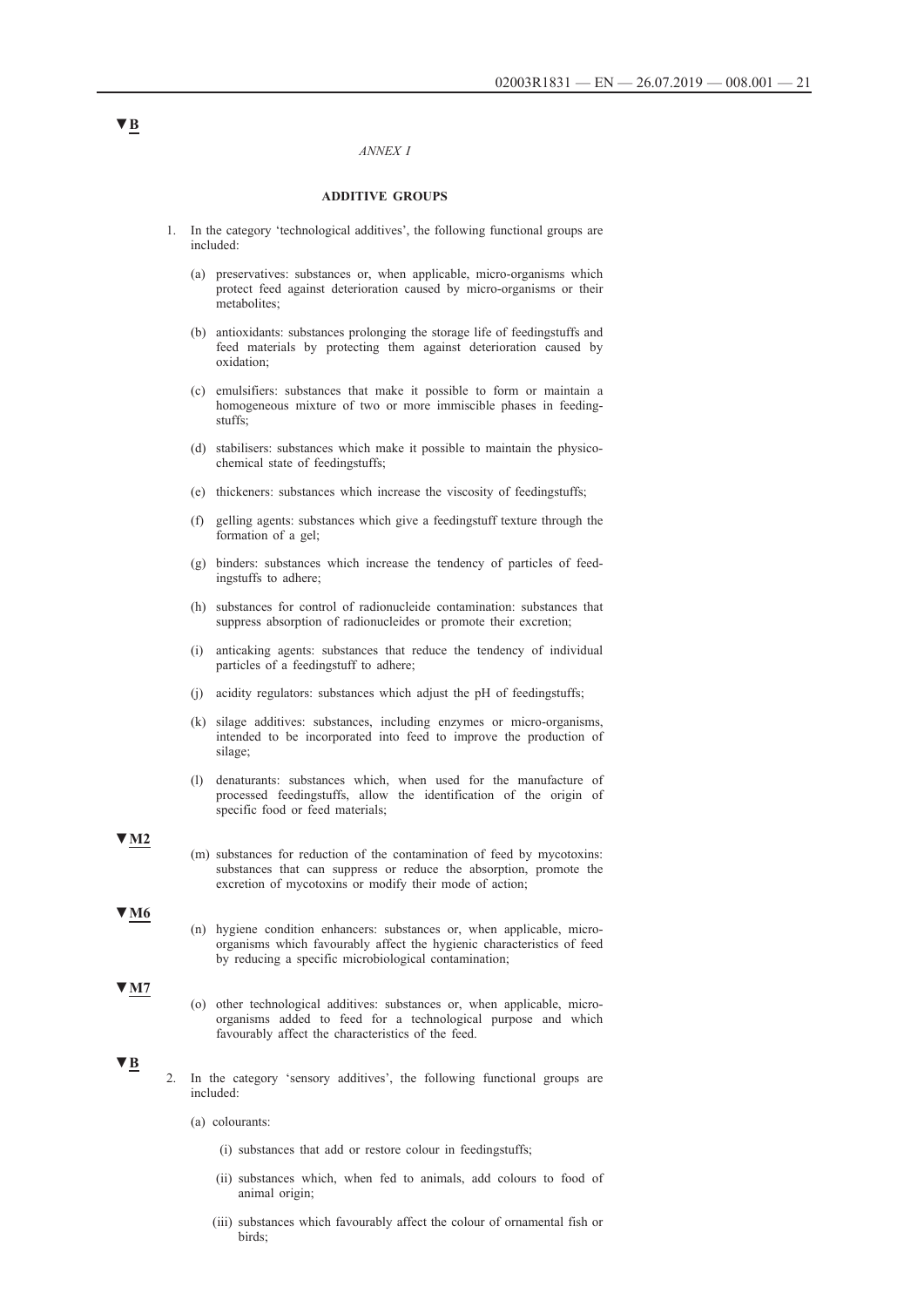- (b) flavouring compounds: substances the inclusion of which in feedingstuffs increases feed smell or palatability.
- 3. In the category 'nutritional additives', the following functional groups are included:
	- (a) vitamins, pro-vitamins and chemically well-defined substances having similar effect;
	- (b) compounds of trace elements;
	- (c) amino acids, their salts and analogues;
	- (d) urea and its derivatives.
- 4. In the category 'zootechnical additives', the following functional groups are included:
	- (a) digestibility enhancers: substances which, when fed to animals, increase the digestibility of the diet, through action on target feed materials;
	- (b) gut flora stabilisers: micro-organisms or other chemically defined substances, which, when fed to animals, have a positive effect on the gut flora;
	- (c) substances which favourably affect the environment;
	- (d) other zootechnical additives;

### **▼M7**

(e) physiological condition stabilisers: substances or, when applicable microorganisms, which, when fed to animals in good health, favourably affect their physiological condition, including their resilience to stress factors.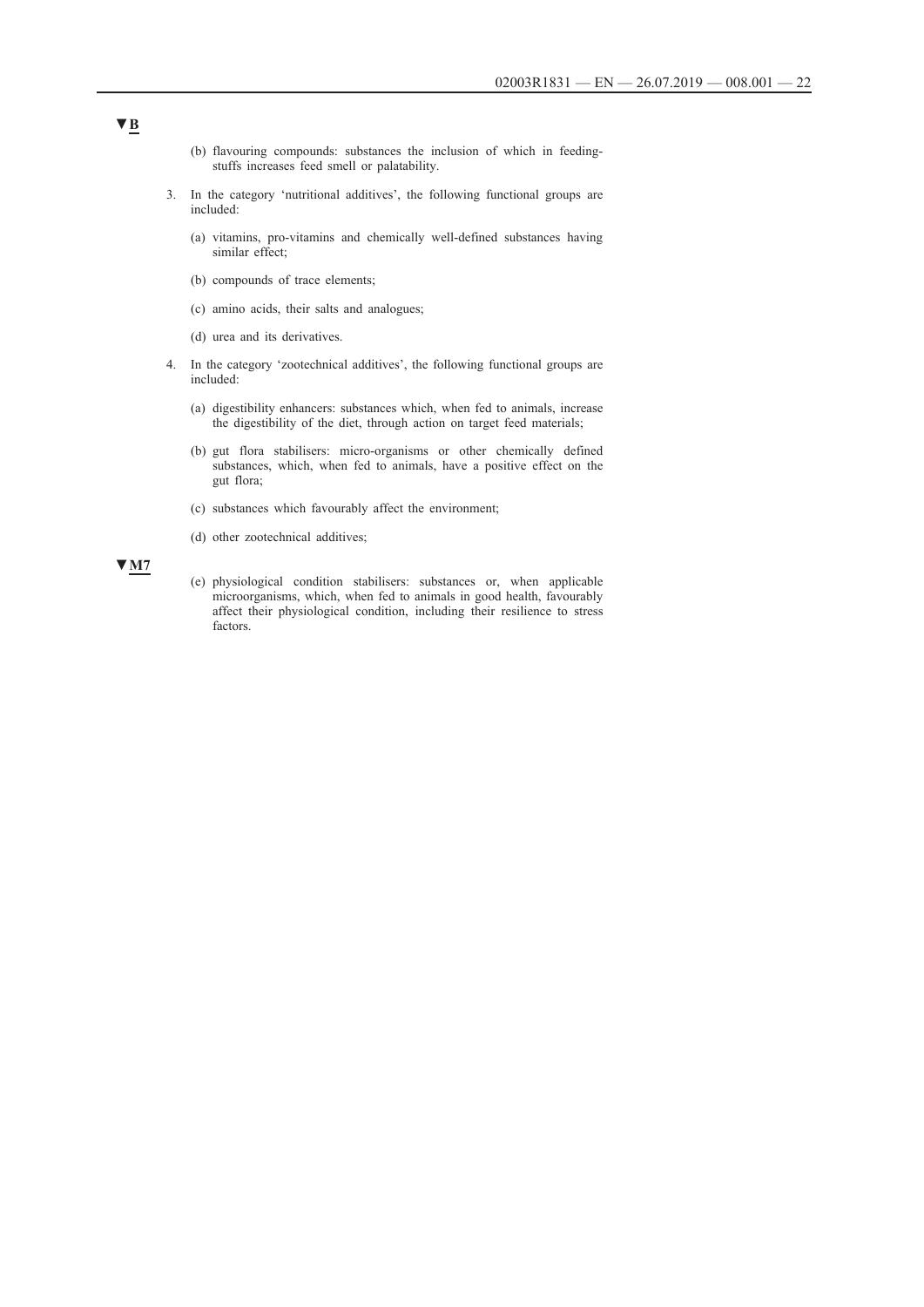#### *ANNEX II*

#### **DUTIES AND TASKS OF THE COMMUNITY REFERENCE LABORATORY**

1. The Community reference laboratory referred to in Article 21 is the Joint Research Centre of the Commission (JRC).

# **▼M1**

2. For the duties and tasks set out in this Annex, the CRL may be assisted by a consortium of national reference laboratories.

The CRL shall be responsible for:

- 2.1. the reception, storage and maintenance of the samples of the feed additive sent by the applicant as provided for in Article  $7(3)(f)$ ;
- 2.2. evaluating the method of analysis of the feed additive, and of other relevant methods of analysis related to it, on the basis of the data provided in the application for authorisation of the feed additive as regards its suitability for official control in accordance with the requirements of the implementing rules referred to in Article 7(4) and (5) and the guidance of the Authority referred to in Article 7(6);
- 2.3. submitting a full evaluation report to the Authority on the results of the duties and tasks referred to in this Annex;
- 2.4. where necessary, the testing of the method(s) of analysis.
- 3. The CRL shall be responsible for coordination of the validation of the method(s) of analysis of the additive, in accordance with the procedure provided for in Article 10 of Regulation (EC) No 378/2005 (1). This task may involve the preparation of food or feed test material.
- 4. The CRL shall provide scientific and technical assistance to the Commission, especially in cases where Member States contest the results of analyses related to the duties and tasks referred to in this Annex, without prejudice to any role defined for it under Articles 11 and 32 of Regulation (EC) No 882/2004 of the European Parliament and of the Council (2).
- 5. On request by the Commission, the CRL may also be responsible for conducting special analytical or other related studies in a manner similar to the duties and tasks referred to in point 2. This may be the case, in particular, for existing products notified under Article 10 and included in the Register and for the period until an application for authorisation under Article 10(2) is submitted in accordance with Article 10(2).
- 6. The CRL shall be responsible for the overall coordination of the consortium of national reference laboratories. The CRL shall ensure that the relevant data concerning the applications are made available to the laboratories.
- 7. Without prejudice to the responsibilities of the Community reference laboratories laid down in Article 32 of Regulation (EC) No 882/2004, the CRL may create and maintain a database of methods of analysis available for control of feed additives and make it available to official control laboratories from Member States and other interested parties.

#### (1) OJ L 59, 5.3.2005, p. 8.

<sup>(2)</sup> OJ L 165, 30.4.2004, p. 1. Corrigendum OJ L 191, 28.5.2004, p. 1.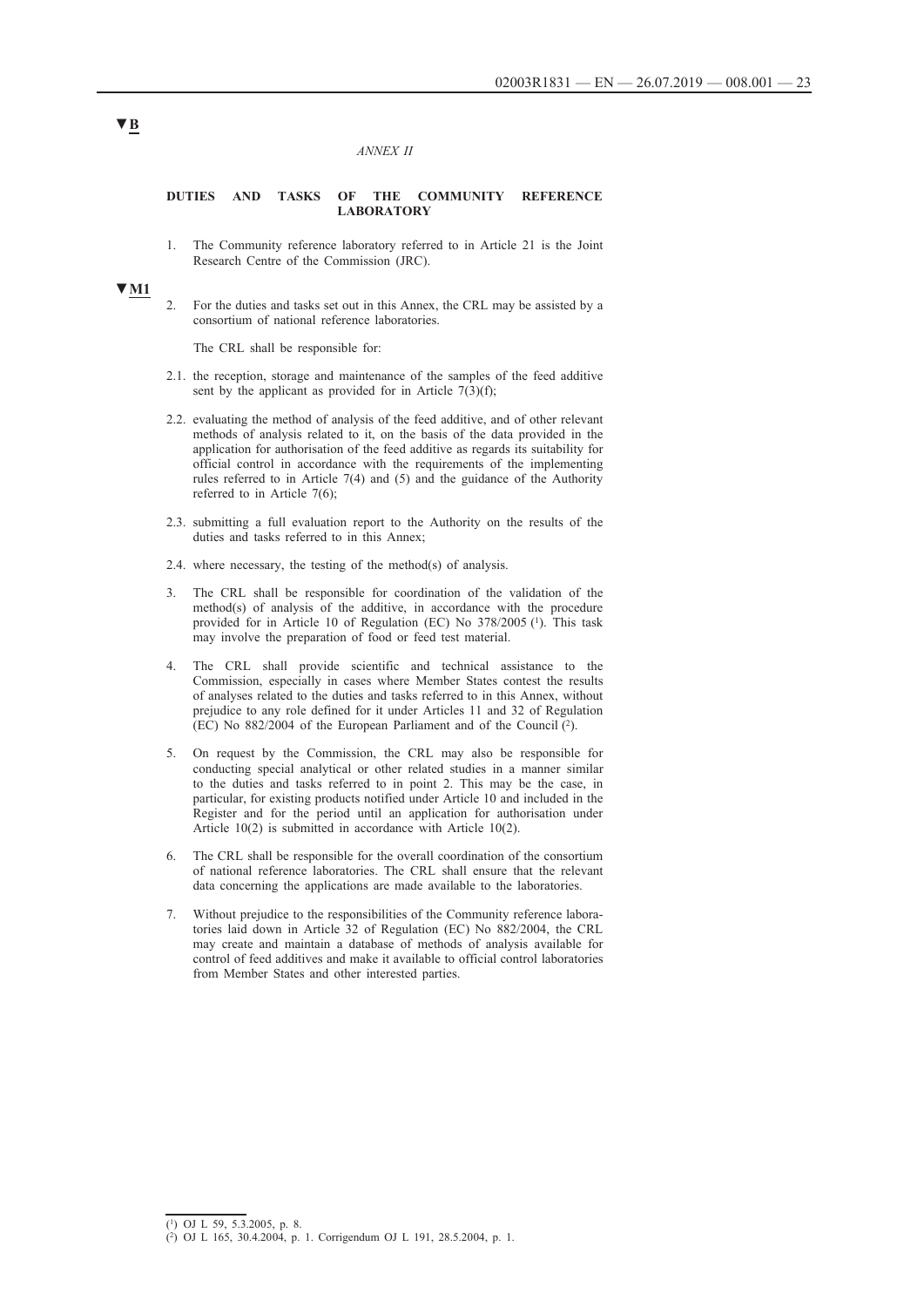#### *ANNEX III*

#### 1. SPECIFIC LABELLING REQUIREMENTS FOR CERTAIN ADDITIVES AND FOR PREMIXTURES.

- (a) Zootechnical additives, coccidiostats and histomonostats:
	- the expiry date of the guarantee or the storage life from the date of manufacture,
	- the directions for use, and
	- the concentration.
- (b) Enzymes, in addition to the abovementioned indications:
	- the specific name of the active component or components in accordance with their enzyme activities, in conformity with the authorisation given,
	- the International Union of Biochemistry identification number, and
	- instead of concentration: units of activity (units of activity per gram or units of activity per millilitre).
- (c) Micro-organisms:
	- the expiry date of the guarantee or the storage life from the date of manufacture,
	- the directions for use,
	- the strain identification number, and
	- the number of colony-forming units per gram.
- (d) Nutritional additives:
	- the active-substance level, and
	- the expiry date of the guarantee of that level or storage life from the date of manufacture.
- (e) Technological and sensory additives with the exception of flavouring compounds:
	- the active substance level.
- (f) Flavouring compounds:

— the incorporation rate in premixtures.

- 2. ADDITIONAL LABELLING AND INFORMATION REQUIREMENTS FOR CERTAIN ADDITIVES CONSISTING OF PREPARATIONS AND PREMIXTURES CONTAINING SUCH PREPARATIONS.
	- (a) Additives belonging to the categories referred to in Article  $6(1)(a)$ , (b) and (c) and consisting of preparations:
		- (i) the indication on the packaging or container of the specific name, the identification number and the level of any technological additive contained in the preparation for which maximum levels are set in the corresponding authorisation;

# **▼M5**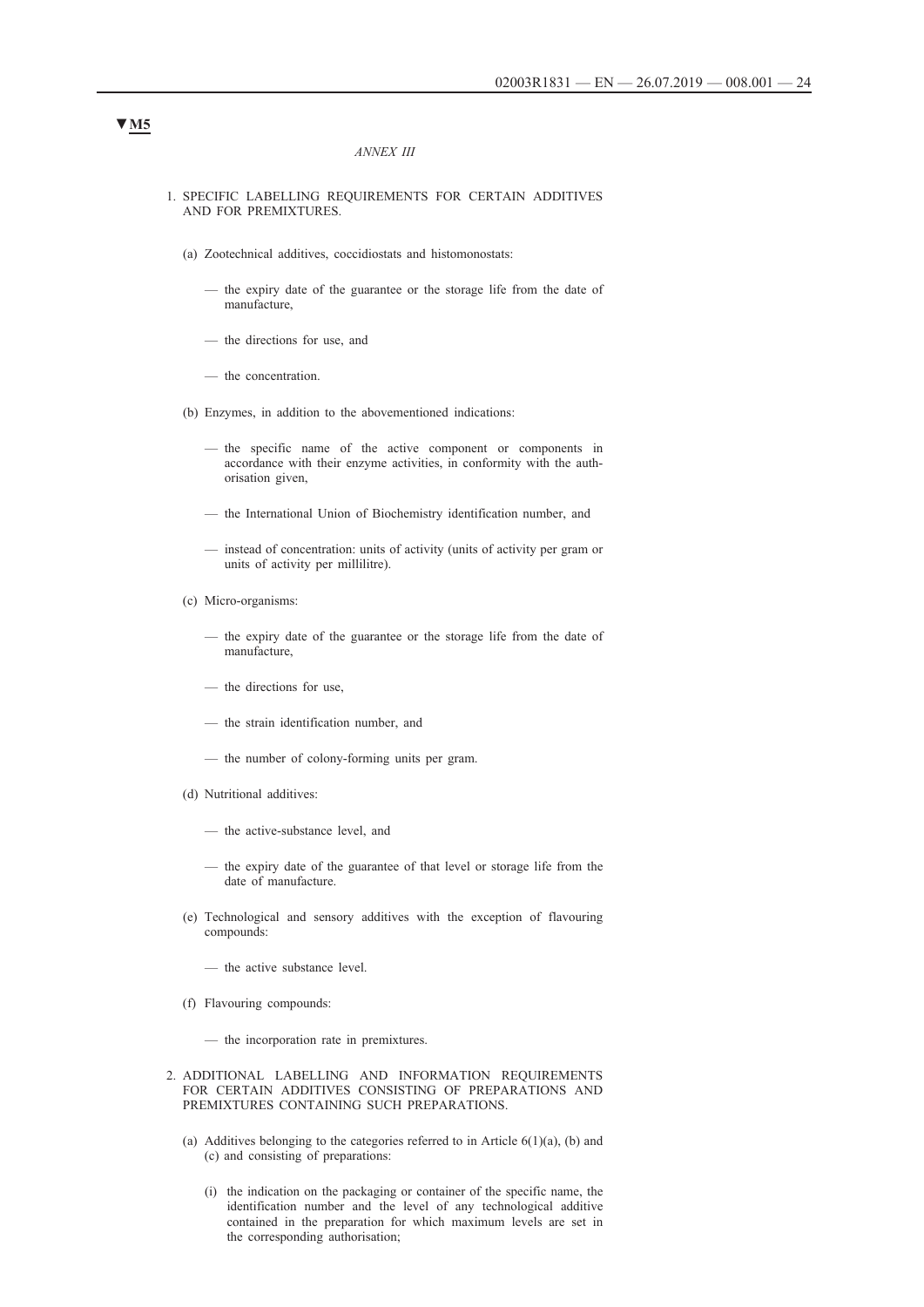- (ii) the following information via any written medium or accompanying the preparation:
	- the specific name and the identification number of any technological additive contained in the preparation, and
	- the name of any other substance or product contained in the preparation, indicated in descending order by weight.
- (b) Premixtures containing additives belonging to the categories referred to in Article  $6(1)(a)$ , (b) and (c) and consisting of preparations:
	- (i) if appropriate, the indication on the packaging or container that the premixture contains technological additives included in additive preparations, for which maximum levels are set in the corresponding authorisation;
	- (ii) upon request from the purchaser or the user, information on the specific name, the identification number and an indication of the level of technological additives referred to in point (i) of this paragraph included in the additive preparations.

## **▼M5**